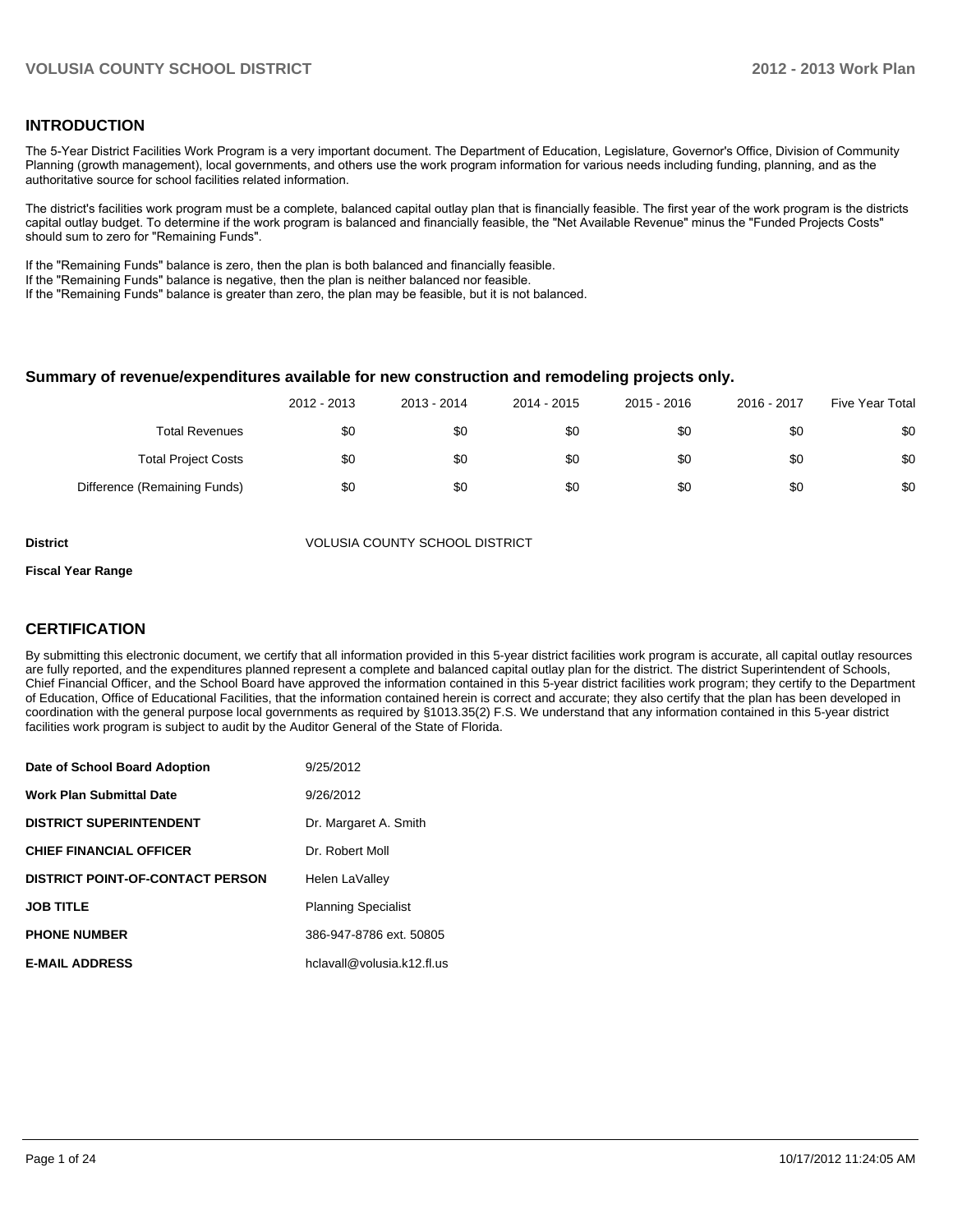# **Expenditures**

#### **Expenditure for Maintenance, Repair and Renovation from 1.50-Mills and PECO**

Annually, prior to the adoption of the district school budget, each school board must prepare a tentative district facilities work program that includes a schedule of major repair and renovation projects necessary to maintain the educational and ancillary facilities of the district.

|                                  | Item                                                                                                                                                                                                                                                                                                                                                                                                                                                                                                                                                                                                                                                                                                                                                                                                                         |             | 2013 - 2014<br>Projected | $2014 - 2015$<br>Projected | 2015 - 2016<br>Projected | 2016 - 2017<br>Projected | Total       |  |
|----------------------------------|------------------------------------------------------------------------------------------------------------------------------------------------------------------------------------------------------------------------------------------------------------------------------------------------------------------------------------------------------------------------------------------------------------------------------------------------------------------------------------------------------------------------------------------------------------------------------------------------------------------------------------------------------------------------------------------------------------------------------------------------------------------------------------------------------------------------------|-------------|--------------------------|----------------------------|--------------------------|--------------------------|-------------|--|
| <b>HVAC</b>                      |                                                                                                                                                                                                                                                                                                                                                                                                                                                                                                                                                                                                                                                                                                                                                                                                                              | \$0         | \$750,000                | \$750,000                  | \$750,000                | \$750.000                | \$3,000,000 |  |
| Locations:                       | ADMINISTRATIVE CENTER, CHISHOLM ELEMENTARY, CORONADO BEACH ELEMENTARY, DELTONA LAKES ELEMENTARY,<br>DELTONA MIDDLE, DELTONA SENIOR HIGH, ENTERPRISE ELEMENTARY, GALAXY MIDDLE, LOUISE S MCINNIS ELEMENTARY,<br>ORANGE CITY ELEMENTARY, ORTONA ELEMENTARY, OSCEOLA ELEMENTARY, PALM TERRACE ELEMENTARY, PATHWAYS<br>ELEMENTARY, PINE RIDGE SENIOR HIGH, PINE TRAIL ELEMENTARY, SEABREEZE SENIOR HIGH, SOUTH DAYTONA ELEMENTARY,<br>SPRUCE CREEK ELEMENTARY, SPRUCE CREEK SENIOR HIGH, SWEETWATER ELEMENTARY, TOMOKA ELEMENTARY,<br>WOODWARD AVENUE ELEMENTARY                                                                                                                                                                                                                                                                 |             |                          |                            |                          |                          |             |  |
| Flooring                         |                                                                                                                                                                                                                                                                                                                                                                                                                                                                                                                                                                                                                                                                                                                                                                                                                              | \$50,000    | \$50,000                 | \$50,000                   | \$50,000                 | \$50,000                 | \$250.000   |  |
| Locations:                       | ATLANTIC SENIOR HIGH, DELAND SENIOR HIGH, DELTONA SENIOR HIGH, MAINLAND SENIOR HIGH, NEW SMYRNA BEACH HIGH<br>SCHOOL (NEW), PINE RIDGE SENIOR HIGH, SEABREEZE SENIOR HIGH, SPRUCE CREEK SENIOR HIGH, T D TAYLOR MIDDLE HIGH,<br>UNIVERSITY HIGH SCHOOL                                                                                                                                                                                                                                                                                                                                                                                                                                                                                                                                                                       |             |                          |                            |                          |                          |             |  |
| Roofing                          |                                                                                                                                                                                                                                                                                                                                                                                                                                                                                                                                                                                                                                                                                                                                                                                                                              | \$1,050,000 | \$1,050,000              | \$1,050,000                | \$1,050,000              | \$1,050,000              | \$5,250,000 |  |
| Locations:                       | ATLANTIC SENIOR HIGH, CHISHOLM ELEMENTARY, CORONADO BEACH ELEMENTARY, DEBARY ELEMENTARY, DELAND SENIOR<br>HIGH, DELTONA MIDDLE, DELTONA SENIOR HIGH, EDGEWATER PUBLIC ELEMENTARY, EDITH I STARKE ELEMENTARY, FOREST<br>LAKE ELEMENTARY, FRIENDSHIP ELEMENTARY, GALAXY MIDDLE, INDIAN RIVER ELEMENTARY, LOUISE S MCINNIS ELEMENTARY,<br>MAINLAND SENIOR HIGH, NEW SMYRNA BEACH HIGH SCHOOL (NEW), ORMOND BEACH MIDDLE, PATHWAYS ELEMENTARY,<br>PIERSON ELEMENTARY, PINE RIDGE SENIOR HIGH, PORT ORANGE ELEMENTARY, READ-PATTILLO ELEMENTARY, SEABREEZE<br>SENIOR HIGH, SPRUCE CREEK SENIOR HIGH, SUNRISE ELEMENTARY, SWEETWATER ELEMENTARY, T D TAYLOR MIDDLE HIGH,<br>TIMBERCREST ELEMENTARY, TURIE T SMALL ELEMENTARY, UNIVERSITY HIGH SCHOOL, VOLUSIA PINES ELEMENTARY,<br>WESTSIDE ELEMENTARY, WOODWARD AVENUE ELEMENTARY |             |                          |                            |                          |                          |             |  |
| Safety to Life                   |                                                                                                                                                                                                                                                                                                                                                                                                                                                                                                                                                                                                                                                                                                                                                                                                                              | \$0         | \$0                      | \$0                        | \$0                      | \$0                      | \$0         |  |
| Locations:                       | No Locations for this expenditure.                                                                                                                                                                                                                                                                                                                                                                                                                                                                                                                                                                                                                                                                                                                                                                                           |             |                          |                            |                          |                          |             |  |
| Fencing                          |                                                                                                                                                                                                                                                                                                                                                                                                                                                                                                                                                                                                                                                                                                                                                                                                                              | \$0         | \$0                      | \$0                        | \$0                      | \$0                      | \$0         |  |
|                                  | Locations: No Locations for this expenditure.                                                                                                                                                                                                                                                                                                                                                                                                                                                                                                                                                                                                                                                                                                                                                                                |             |                          |                            |                          |                          |             |  |
| Parking                          |                                                                                                                                                                                                                                                                                                                                                                                                                                                                                                                                                                                                                                                                                                                                                                                                                              | \$0         | \$0                      | \$0                        | \$0                      | \$0                      | \$0         |  |
| Locations:                       | No Locations for this expenditure.                                                                                                                                                                                                                                                                                                                                                                                                                                                                                                                                                                                                                                                                                                                                                                                           |             |                          |                            |                          |                          |             |  |
| Electrical                       |                                                                                                                                                                                                                                                                                                                                                                                                                                                                                                                                                                                                                                                                                                                                                                                                                              | \$0         | \$0                      | \$0                        | \$0                      | \$0                      | \$0         |  |
|                                  | Locations: No Locations for this expenditure.                                                                                                                                                                                                                                                                                                                                                                                                                                                                                                                                                                                                                                                                                                                                                                                |             |                          |                            |                          |                          |             |  |
| Fire Alarm                       |                                                                                                                                                                                                                                                                                                                                                                                                                                                                                                                                                                                                                                                                                                                                                                                                                              | \$545,000   | \$350,000                | \$300,000                  | \$350,000                | \$300,000                | \$1,845,000 |  |
|                                  | Locations: ATLANTIC SENIOR HIGH, BLUE LAKE ELEMENTARY, CITRUS GROVE ELEMENTARY, DELTONA SENIOR HIGH, ORTONA<br>ELEMENTARY, OSCEOLA ELEMENTARY, PIERSON ELEMENTARY, PINE RIDGE SENIOR HIGH, PORT ORANGE ELEMENTARY, PRIDE<br>ELEMENTARY, RIVER SPRINGS MIDDLE SCHOOL, TOMOKA ELEMENTARY                                                                                                                                                                                                                                                                                                                                                                                                                                                                                                                                       |             |                          |                            |                          |                          |             |  |
| Telephone/Intercom System        |                                                                                                                                                                                                                                                                                                                                                                                                                                                                                                                                                                                                                                                                                                                                                                                                                              | \$655,000   | \$300,000                | \$350,000                  | \$300,000                | \$350,000                | \$1,955,000 |  |
|                                  | Locations: BLUE LAKE ELEMENTARY, CHISHOLM ELEMENTARY, CORONADO BEACH ELEMENTARY, EDGEWATER PUBLIC ELEMENTARY,<br>ENTERPRISE ELEMENTARY, HORIZON ELEMENTARY, ORANGE CITY ELEMENTARY, SWEETWATER ELEMENTARY                                                                                                                                                                                                                                                                                                                                                                                                                                                                                                                                                                                                                    |             |                          |                            |                          |                          |             |  |
| <b>Closed Circuit Television</b> |                                                                                                                                                                                                                                                                                                                                                                                                                                                                                                                                                                                                                                                                                                                                                                                                                              | \$0         | \$0                      | \$0                        | \$0]                     | \$0                      | \$0         |  |
|                                  | Locations: No Locations for this expenditure.                                                                                                                                                                                                                                                                                                                                                                                                                                                                                                                                                                                                                                                                                                                                                                                |             |                          |                            |                          |                          |             |  |
| Paint                            |                                                                                                                                                                                                                                                                                                                                                                                                                                                                                                                                                                                                                                                                                                                                                                                                                              | \$0         | \$0                      | \$0                        | \$0                      | \$0                      | \$0         |  |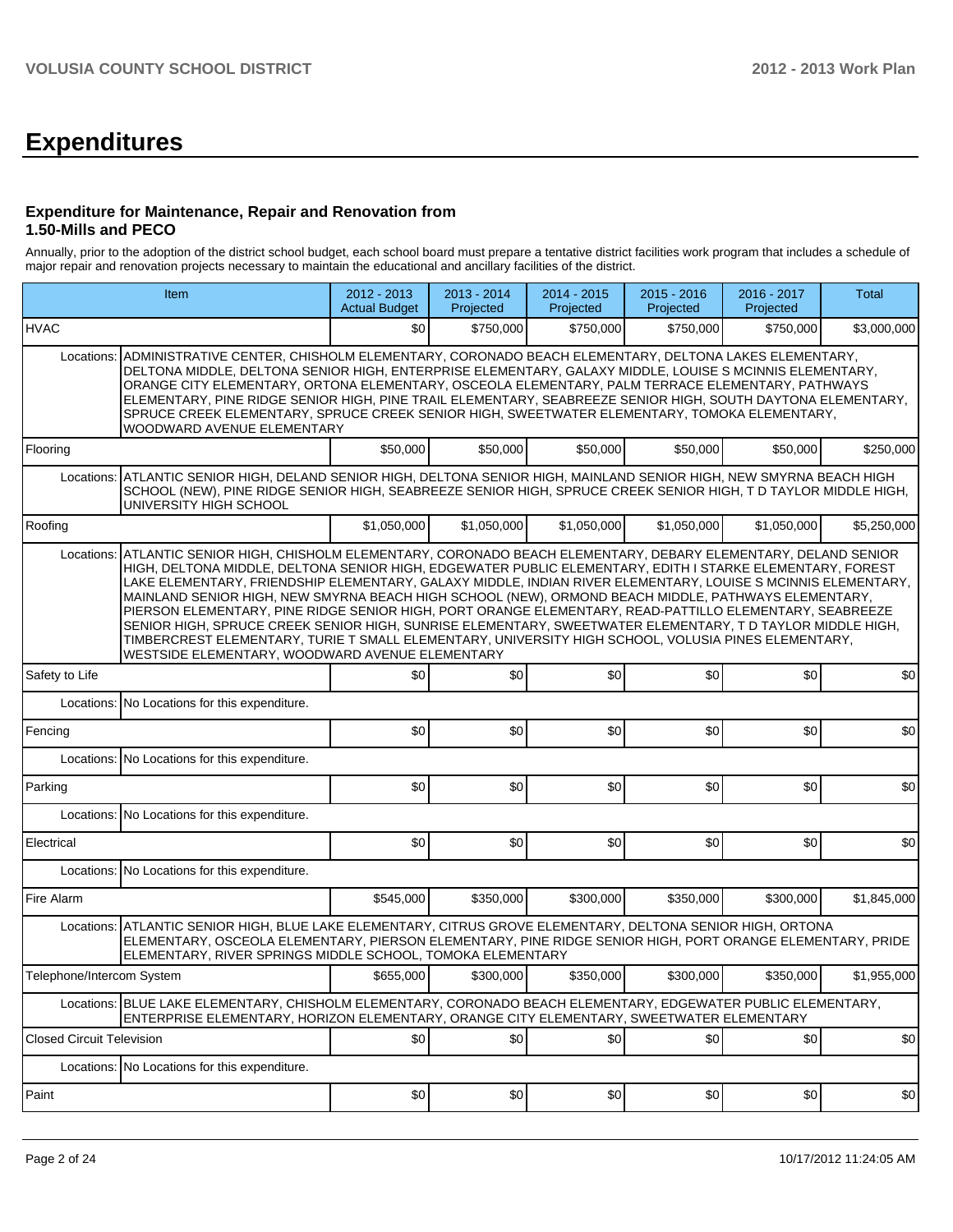|                    | Locations: No Locations for this expenditure.                                                                                                                                                                                                                                                                                                                                                                                                                                                                                                                                                                                                                                                                                                                                                                                                                                                                                                                                                                                                                                                                                                                                                                                                                                                                                                                                                                                                                                                                                                                                                                                                                                                                                                                                                                                                                                                                                                                                                                                        |             |             |             |             |             |              |  |  |  |
|--------------------|--------------------------------------------------------------------------------------------------------------------------------------------------------------------------------------------------------------------------------------------------------------------------------------------------------------------------------------------------------------------------------------------------------------------------------------------------------------------------------------------------------------------------------------------------------------------------------------------------------------------------------------------------------------------------------------------------------------------------------------------------------------------------------------------------------------------------------------------------------------------------------------------------------------------------------------------------------------------------------------------------------------------------------------------------------------------------------------------------------------------------------------------------------------------------------------------------------------------------------------------------------------------------------------------------------------------------------------------------------------------------------------------------------------------------------------------------------------------------------------------------------------------------------------------------------------------------------------------------------------------------------------------------------------------------------------------------------------------------------------------------------------------------------------------------------------------------------------------------------------------------------------------------------------------------------------------------------------------------------------------------------------------------------------|-------------|-------------|-------------|-------------|-------------|--------------|--|--|--|
| Maintenance/Repair |                                                                                                                                                                                                                                                                                                                                                                                                                                                                                                                                                                                                                                                                                                                                                                                                                                                                                                                                                                                                                                                                                                                                                                                                                                                                                                                                                                                                                                                                                                                                                                                                                                                                                                                                                                                                                                                                                                                                                                                                                                      | \$4,371,000 | \$3,371,000 | \$2,371,000 | \$1,371,000 | \$371,000   | \$11,855,000 |  |  |  |
|                    | Locations:  ADMINISTRATIVE CENTER, ATLANTIC SENIOR HIGH, BICENTENNIAL PARK, BLUE LAKE ELEMENTARY, BREWSTER CENTER,<br>CAMPBELL MIDDLE, CENTRAL WAREHOUSE & TRANSPORTATION, CHAMPION ELEMENTARY, CHISHOLM ELEMENTARY, CITRUS<br>GROVE ELEMENTARY, CORONADO BEACH ELEMENTARY, CREEKSIDE MIDDLE, CYPRESS CREEK ELEMENTARY, DAVID C. HINSON<br>SR., Daytona Transportation, DEBARY ELEMENTARY, DELAND MIDDLE, DELAND SENIOR HIGH, DELTONA LAKES ELEMENTARY,<br>DELTONA MAINTENANCE & TRANSPORTATION, DELTONA MIDDLE, DELTONA SENIOR HIGH, DISCOVERY ELEMENTARY,<br>IEDGEWATER PUBLIC ELEMENTARY, EDITH I STARKE ELEMENTARY, ENTERPRISE ELEMENTARY, FACILITIES SERVICES, FOREST<br>LAKE ELEMENTARY, FREEDOM ELEMENTARY, FRIENDSHIP ELEMENTARY, GALAXY MIDDLE, GEORGE W MARKS ELEMENTARY,<br>HERBERT STREET CENTER, HERITAGE MIDDLE, HIGHBANKS LEARNING CENTER WEST, HOLLY HILL SCHOOL, HORIZON<br>ELEMENTARY, INDIAN RIVER ELEMENTARY, LOUISE S MCINNIS ELEMENTARY, MAINLAND SENIOR HIGH, MANATEE COVE<br>ELEMENTARY, NEW SMYRNA BEACH HIGH SCHOOL (NEW), NEW SMYRNA BEACH MIDDLE, ORANGE CITY ELEMENTARY, ORMOND<br>BEACH ELEMENTARY, ORMOND BEACH MIDDLE, ORMOND BEACH TRANSPORTATION, ORTONA ELEMENTARY, OSCEOLA<br>ELEMENTARY, OSTEEN ELEMENTARY, PALM TERRACE ELEMENTARY, PATHWAYS ELEMENTARY, PIERSON ELEMENTARY, PINE<br>RIDGE SENIOR HIGH, PINE TRAIL ELEMENTARY, PORT ORANGE ELEMENTARY, PRIDE ELEMENTARY, R J LONGSTREET<br>ELEMENTARY, READ-PATTILLO ELEMENTARY, RIVER SPRINGS MIDDLE SCHOOL, RIVERVIEW LEARNING CENTER, SEABREEZE<br>SENIOR HIGH, SILVER SANDS MIDDLE, SOUTH DAYTONA ELEMENTARY, SOUTHWESTERN MIDDLE, SPIRIT ELEMENTARY, SPRUCE<br>ICREEK ELEMENTARY, SPRUCE CREEK SENIOR HIGH, SUGAR MILL ELEMENTARY, SUNRISE ELEMENTARY, SWEETWATER<br>ELEMENTARY, T D TAYLOR MIDDLE HIGH, TIMBERCREST ELEMENTARY, TOMOKA ELEMENTARY, TURIE T SMALL ELEMENTARY,<br>TURNBULL TRANSPORTATION, UNIVERSITY HIGH SCHOOL, VOLUSIA PINES ELEMENTARY, WALTER A HURST ELEMENTARY,<br>WESTSIDE ELEMENTARY, WOODWARD AVENUE ELEMENTARY |             |             |             |             |             |              |  |  |  |
|                    | Sub Total: I                                                                                                                                                                                                                                                                                                                                                                                                                                                                                                                                                                                                                                                                                                                                                                                                                                                                                                                                                                                                                                                                                                                                                                                                                                                                                                                                                                                                                                                                                                                                                                                                                                                                                                                                                                                                                                                                                                                                                                                                                         | \$6,671,000 | \$5,871,000 | \$4,871,000 | \$3,871,000 | \$2,871,000 | \$24,155,000 |  |  |  |

| <b>IPECO</b><br>Maintenance Expenditures | \$0         | n.<br>υυ    | \$0         | ሶሳ<br>ΦU    | ሶስ<br>ΦU    | \$0          |
|------------------------------------------|-------------|-------------|-------------|-------------|-------------|--------------|
| 1.50 Mill Sub Total: İ                   | \$7,972,677 | \$6,922,677 | \$5,922,677 | \$4,922,677 | \$3,922,677 | \$29,663,385 |

| Other Items                                                                                                                                                                                                                                                                                                                                                                                                                                                                                                                                                                                                                                                                                                                                                                                                                                                                                                                                                                                                                                                                                                                                                                                                                                                                                                                                                                                                                                                                                                                                                                                                                                                                                                                                                                                                                                                                                                                                                                                                   | $2012 - 2013$<br><b>Actual Budget</b> | $2013 - 2014$<br>Projected | $2014 - 2015$<br>Projected | $2015 - 2016$<br>Projected | 2016 - 2017<br>Projected | Total       |
|---------------------------------------------------------------------------------------------------------------------------------------------------------------------------------------------------------------------------------------------------------------------------------------------------------------------------------------------------------------------------------------------------------------------------------------------------------------------------------------------------------------------------------------------------------------------------------------------------------------------------------------------------------------------------------------------------------------------------------------------------------------------------------------------------------------------------------------------------------------------------------------------------------------------------------------------------------------------------------------------------------------------------------------------------------------------------------------------------------------------------------------------------------------------------------------------------------------------------------------------------------------------------------------------------------------------------------------------------------------------------------------------------------------------------------------------------------------------------------------------------------------------------------------------------------------------------------------------------------------------------------------------------------------------------------------------------------------------------------------------------------------------------------------------------------------------------------------------------------------------------------------------------------------------------------------------------------------------------------------------------------------|---------------------------------------|----------------------------|----------------------------|----------------------------|--------------------------|-------------|
| Allocationed Project Cost                                                                                                                                                                                                                                                                                                                                                                                                                                                                                                                                                                                                                                                                                                                                                                                                                                                                                                                                                                                                                                                                                                                                                                                                                                                                                                                                                                                                                                                                                                                                                                                                                                                                                                                                                                                                                                                                                                                                                                                     | \$1,250,000                           | \$1,000,000                | \$1,000,000                | \$1,000,000                | \$1,000,000              | \$5,250,000 |
| Locations ADMINISTRATIVE CENTER, ATLANTIC SENIOR HIGH, BLUE LAKE ELEMENTARY, BREWSTER CENTER, CAMPBELL MIDDLE,<br>CENTRAL WAREHOUSE & TRANSPORTATION, CHAMPION ELEMENTARY, CHISHOLM ELEMENTARY, CITRUS GROVE<br>ELEMENTARY, CORONADO BEACH ELEMENTARY, CREEKSIDE MIDDLE, CYPRESS CREEK ELEMENTARY, DAVID C. HINSON SR.,<br>Daytona Transportation, DEBARY ELEMENTARY, DELAND MIDDLE, DELAND SENIOR HIGH, DELTONA LAKES ELEMENTARY,<br>DELTONA MAINTENANCE & TRANSPORTATION, DELTONA MIDDLE, DELTONA SENIOR HIGH, DISCOVERY ELEMENTARY,<br>EDGEWATER PUBLIC ELEMENTARY, EDITH I STARKE ELEMENTARY, ENTERPRISE ELEMENTARY, FACILITIES SERVICES,<br>FOREST LAKE ELEMENTARY, FREEDOM ELEMENTARY, FRIENDSHIP ELEMENTARY, GALAXY MIDDLE, GEORGE W MARKS<br>ELEMENTARY, HERBERT STREET CENTER, HERITAGE MIDDLE, HIGHBANKS LEARNING CENTER WEST, HOLLY HILL SCHOOL,<br>HORIZON ELEMENTARY, INDIAN RIVER ELEMENTARY, LOUISE S MCINNIS ELEMENTARY, MAINLAND SENIOR HIGH, MANATEE<br>COVE ELEMENTARY, NEW SMYRNA BEACH HIGH SCHOOL (NEW), NEW SMYRNA BEACH MIDDLE, ORANGE CITY ELEMENTARY,<br>ORMOND BEACH ELEMENTARY, ORMOND BEACH MIDDLE, ORMOND BEACH TRANSPORTATION, ORTONA ELEMENTARY,<br>OSCEOLA ELEMENTARY, OSTEEN ELEMENTARY, PALM TERRACE ELEMENTARY, PATHWAYS ELEMENTARY, PIERSON<br>ELEMENTARY, PINE RIDGE SENIOR HIGH, PINE TRAIL ELEMENTARY, PORT ORANGE ELEMENTARY, PRIDE ELEMENTARY, R J<br>LONGSTREET ELEMENTARY, READ-PATTILLO ELEMENTARY, RIVER SPRINGS MIDDLE SCHOOL, RIVERVIEW LEARNING<br>CENTER, SEABREEZE SENIOR HIGH, SILVER SANDS MIDDLE, SOUTH DAYTONA ELEMENTARY, SOUTHWESTERN MIDDLE,<br>SPIRIT ELEMENTARY, SPRUCE CREEK ELEMENTARY, SPRUCE CREEK SENIOR HIGH, SUGAR MILL ELEMENTARY, SUNRISE<br>ELEMENTARY, SWEETWATER ELEMENTARY, T D TAYLOR MIDDLE HIGH, TIMBERCREST ELEMENTARY, TOMOKA ELEMENTARY,<br>TURIE T SMALL ELEMENTARY, TURNBULL TRANSPORTATION, UNIVERSITY HIGH SCHOOL, VOLUSIA PINES ELEMENTARY,<br>WALTER A HURST ELEMENTARY, WESTSIDE ELEMENTARY, WOODWARD AVENUE ELEMENTARY |                                       |                            |                            |                            |                          |             |
| CO&DS Var                                                                                                                                                                                                                                                                                                                                                                                                                                                                                                                                                                                                                                                                                                                                                                                                                                                                                                                                                                                                                                                                                                                                                                                                                                                                                                                                                                                                                                                                                                                                                                                                                                                                                                                                                                                                                                                                                                                                                                                                     | \$51,677                              | \$51,677                   | \$51,677                   | \$51,677                   | \$51,677                 | \$258,385   |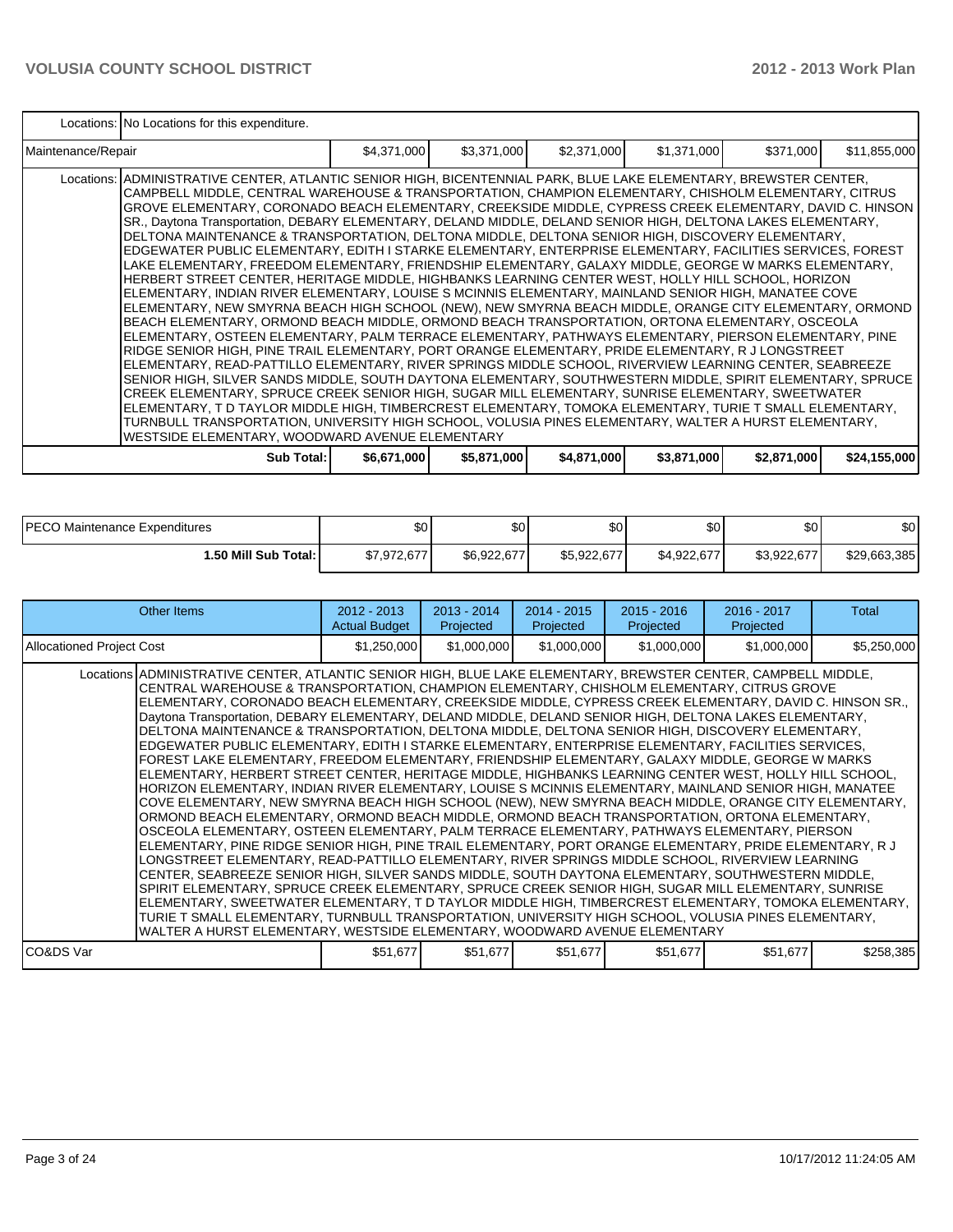Locations ADMINISTRATIVE CENTER, ATLANTIC SENIOR HIGH, BICENTENNIAL PARK, BLUE LAKE ELEMENTARY, BREWSTER CENTER, CAMPBELL MIDDLE, CENTRAL WAREHOUSE & TRANSPORTATION, CHAMPION ELEMENTARY, CHISHOLM ELEMENTARY, CITRUS GROVE ELEMENTARY, CORONADO BEACH ELEMENTARY, CREEKSIDE MIDDLE, CYPRESS CREEK ELEMENTARY, DAVID C. HINSON SR., Daytona Transportation, DEBARY ELEMENTARY, DELAND MIDDLE, DELAND SENIOR HIGH, DELTONA LAKES ELEMENTARY, DELTONA MAINTENANCE & TRANSPORTATION, DELTONA MIDDLE, DELTONA SENIOR HIGH, DISCOVERY ELEMENTARY, EDGEWATER PUBLIC ELEMENTARY, EDITH I STARKE ELEMENTARY, ENTERPRISE ELEMENTARY, FACILITIES SERVICES, FOREST LAKE ELEMENTARY, FREEDOM ELEMENTARY, FRIENDSHIP ELEMENTARY, GALAXY MIDDLE, GEORGE W MARKS ELEMENTARY, HERBERT STREET CENTER, HIGHBANKS LEARNING CENTER WEST, HOLLY HILL SCHOOL, HORIZON ELEMENTARY, INDIAN RIVER ELEMENTARY, LOUISE S MCINNIS ELEMENTARY, MAINLAND SENIOR HIGH, MANATEE COVE ELEMENTARY, NEW SMYRNA BEACH HIGH SCHOOL (NEW), NEW SMYRNA BEACH MIDDLE, ORANGE CITY ELEMENTARY, ORMOND BEACH ELEMENTARY, ORMOND BEACH MIDDLE, ORMOND BEACH TRANSPORTATION, ORTONA ELEMENTARY, OSCEOLA ELEMENTARY, OSTEEN ELEMENTARY, PALM TERRACE ELEMENTARY, PATHWAYS ELEMENTARY, PIERSON ELEMENTARY, PINE RIDGE SENIOR HIGH, PINE TRAIL ELEMENTARY, PORT ORANGE ELEMENTARY, PRIDE ELEMENTARY, R J LONGSTREET ELEMENTARY, READ-PATTILLO ELEMENTARY, RIVER SPRINGS MIDDLE SCHOOL, RIVERVIEW LEARNING CENTER, SEABREEZE SENIOR HIGH, SILVER SANDS MIDDLE, SOUTH DAYTONA ELEMENTARY, SOUTHWESTERN MIDDLE, SPIRIT ELEMENTARY, SPRUCE CREEK ELEMENTARY, SPRUCE CREEK SENIOR HIGH, SUGAR MILL ELEMENTARY, SUNRISE ELEMENTARY, SWEETWATER ELEMENTARY, T D TAYLOR MIDDLE HIGH, TIMBERCREST ELEMENTARY, TOMOKA ELEMENTARY, TURIE T SMALL ELEMENTARY, TURNBULL TRANSPORTATION, UNIVERSITY HIGH SCHOOL, VOLUSIA PINES ELEMENTARY, WALTER A HURST ELEMENTARY, WESTSIDE ELEMENTARY, WOODWARD AVENUE ELEMENTARY **Total: \$7,972,677 \$6,922,677 \$5,922,677 \$4,922,677 \$3,922,677 \$29,663,385**

#### **Local 1.50 Mill Expenditure For Maintenance, Repair and Renovation**

Anticipated expenditures expected from local funding sources over the years covered by the current work plan.

| Item                                                         | 2012 - 2013<br><b>Actual Budget</b> | $2013 - 2014$<br>Projected | 2014 - 2015<br>Projected | 2015 - 2016<br>Projected | 2016 - 2017<br>Projected | <b>Total</b>  |
|--------------------------------------------------------------|-------------------------------------|----------------------------|--------------------------|--------------------------|--------------------------|---------------|
| Remaining Maint and Repair from 1.5 Mills                    | \$7,972,677                         | \$6,922,677                | \$5,922,677              | \$4,922,677              | \$3,922,677              | \$29,663,385  |
| Maintenance/Repair Salaries                                  | \$9,729,000                         | \$8,229,000                | \$6,729,000              | \$5,229,000              | \$3,729,000              | \$33,645,000  |
| <b>School Bus Purchases</b>                                  | \$0                                 | \$4,116,030                | \$3,125,000              | \$3,125,000              | \$3,125,000              | \$13,491,030  |
| <b>Other Vehicle Purchases</b>                               | \$0                                 | \$0                        | \$0                      | \$0                      | \$0                      | \$0           |
| Capital Outlay Equipment                                     | \$300,000                           | \$300,000                  | \$300,000                | \$300,000                | \$300,000                | \$1,500,000   |
| Rent/Lease Payments                                          | \$607,250                           | \$607,250                  | \$607,250                | \$607,250                | \$607,250                | \$3,036,250   |
| <b>COP Debt Service</b>                                      | \$23,798,247                        | \$23,799,528               | \$23,802,265             | \$23,800,615             | \$23,801,915             | \$119,002,570 |
| Rent/Lease Relocatables                                      | \$450,000                           | \$200,000                  | \$200,000                | \$200,000                | \$200,000                | \$1,250,000   |
| <b>Environmental Problems</b>                                | \$0                                 | \$0                        | \$0                      | \$0                      | \$0                      | \$0           |
| s.1011.14 Debt Service                                       | \$0                                 | \$0                        | \$0                      | \$0                      | \$0                      | \$0           |
| <b>Special Facilities Construction Account</b>               | \$0                                 | \$0                        | \$0                      | \$0                      | \$0                      | \$0           |
| Premiums for Property Casualty Insurance - 1011.71<br>(4a,b) | \$800,000                           | \$800,000                  | \$800,000                | \$800,000                | \$800,000                | \$4,000,000   |
| Qualified School Construction Bonds (QSCB)                   | \$0                                 | \$0                        | \$0                      | \$0                      | \$0                      | \$0           |
| Qualified Zone Academy Bonds (QZAB)                          | \$0                                 | \$0                        | \$0                      | \$0                      | \$0                      | \$0           |
| Technology                                                   | \$2,360,000                         | \$2,000,000                | \$2,000,000              | \$2,000,000              | \$2,000,000              | \$10,360,000  |
| <b>Portable Restrooms</b>                                    | \$200,000                           | \$0                        | \$0                      | \$0                      | \$0                      | \$200,000     |
| Portable Moves & Compliance                                  | \$350,000                           | \$250,000                  | \$250,000                | \$250,000                | \$250,000                | \$1,350,000   |
| <b>Various Locations Minor Projects</b>                      | \$500,000                           | \$500,000                  | \$500,000                | \$500,000                | \$500,000                | \$2,500,000   |
| Life Safety                                                  | \$500,000                           | \$500,000                  | \$500,000                | \$500,000                | \$500,000                | \$2,500,000   |
| <b>Local Expenditure Totals:</b>                             | \$47,567,174                        | \$48,224,485               | \$44,736,192             | \$42,234,542             | \$39,735,842             | \$222,498,235 |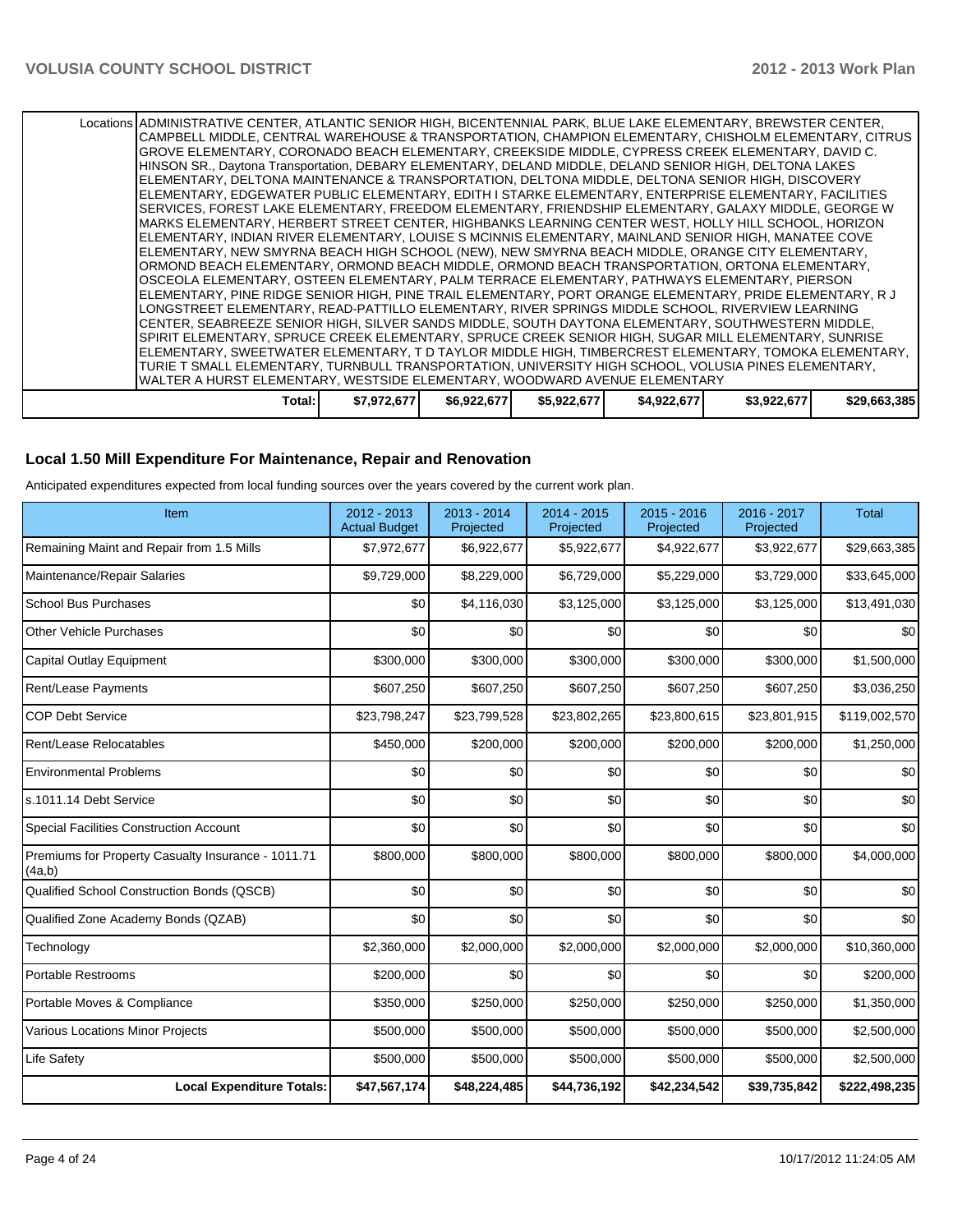# **Revenue**

#### **1.50 Mill Revenue Source**

Schedule of Estimated Capital Outlay Revenue from each currently approved source which is estimated to be available for expenditures on the projects included in the tentative district facilities work program. All amounts are NET after considering carryover balances, interest earned, new COP's, 1011.14 and 1011.15 loans, etc. Districts cannot use 1.5-Mill funds for salaries except for those explicitly associated with maintenance/repair projects. (1011.71 (5), F.S.)

| <b>Item</b>                                                                         | Fund | $2012 - 2013$<br><b>Actual Value</b> | $2013 - 2014$<br>Projected | $2014 - 2015$<br>Projected | $2015 - 2016$<br>Projected | 2016 - 2017<br>Projected | Total             |
|-------------------------------------------------------------------------------------|------|--------------------------------------|----------------------------|----------------------------|----------------------------|--------------------------|-------------------|
| (1) Non-exempt property<br>lassessed valuation                                      |      | \$26,524,504,861                     | \$26,524,504,861           | \$26,524,504,861           | \$26,789,750,000           | \$27,057,647,222         | \$133,420,911,805 |
| $(2)$ The Millege projected for<br>discretionary capital outlay per<br>ls.1011.71   |      | 1.50                                 | 1.50                       | 1.50                       | 1.50                       | 1.50                     |                   |
| $(3)$ Full value of the 1.50-Mill<br>discretionary capital outlay per<br>ls.1011.71 |      | \$44,561,168                         | \$44,561,168               | \$44,561,168               | \$45,006,780               | \$45,456,847             | \$224,147,131     |
| (4) Value of the portion of the 1.50<br>-Mill ACTUALLY levied                       | 370  | \$38,195,287                         | \$38,195,287               | \$38,195,287               | \$38,577,240               | \$38,963,012             | \$192,126,113     |
| $(5)$ Difference of lines $(3)$ and $(4)$                                           |      | \$6,365,881                          | \$6,365,881                | \$6,365,881                | \$6,429,540                | \$6,493,835              | \$32,021,018      |

# **PECO Revenue Source**

The figure in the row designated "PECO Maintenance" will be subtracted from funds available for new construction because PECO maintenance dollars cannot be used for new construction.

| Item                                  | Fund | $2012 - 2013$<br><b>Actual Budget</b> | $2013 - 2014$<br>Projected | $2014 - 2015$<br>Projected | $2015 - 2016$<br>Projected | 2016 - 2017<br>Projected | <b>Total</b> |
|---------------------------------------|------|---------------------------------------|----------------------------|----------------------------|----------------------------|--------------------------|--------------|
| <b>PECO New Construction</b>          | 340  | \$0                                   | \$0                        | \$0 <sub>1</sub>           | \$0 <sub>0</sub>           | \$0                      | \$0          |
| <b>IPECO Maintenance Expenditures</b> |      | \$0 <sub>1</sub>                      | \$0                        | \$0 <sub>1</sub>           | \$0 <sub>0</sub>           | \$0                      | \$0          |
|                                       |      | \$0                                   | \$0                        | \$0 <sub>1</sub>           | \$0 l                      | \$0                      | \$0          |

## **CO & DS Revenue Source**

Revenue from Capital Outlay and Debt Service funds.

| Item                                               | Fund | $2012 - 2013$<br><b>Actual Budget</b> | $2013 - 2014$<br>Projected | 2014 - 2015<br>Projected | $2015 - 2016$<br>Projected | $2016 - 2017$<br>Projected | Total       |
|----------------------------------------------------|------|---------------------------------------|----------------------------|--------------------------|----------------------------|----------------------------|-------------|
| ICO & DS Cash Flow-through<br><b>I</b> Distributed | 360  | \$332,007                             | \$332,007                  | \$332,007                | \$332,007                  | \$332,007                  | \$1,660,035 |
| ICO & DS Interest on<br>Undistributed CO           | 360  | \$24.670                              | \$24,670                   | \$24,670                 | \$24.670                   | \$24,670                   | \$123,350   |
|                                                    |      | \$356,677                             | \$356,677                  | \$356,677                | \$356,677                  | \$356,677                  | \$1,783,385 |

#### **Fair Share Revenue Source**

All legally binding commitments for proportionate fair-share mitigation for impacts on public school facilities must be included in the 5-year district work program.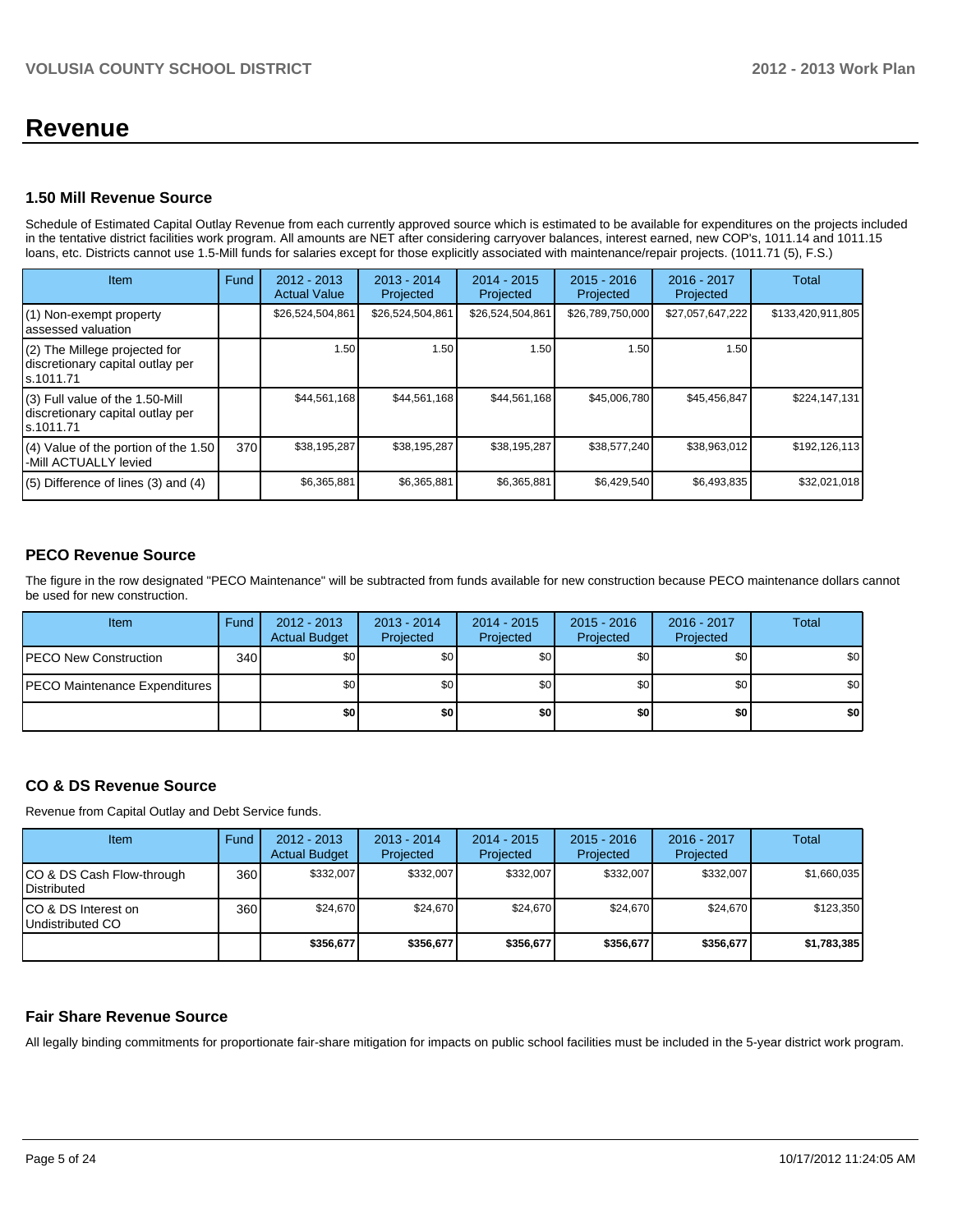No

Nothing reported for this section.

#### **Sales Surtax Referendum**

Specific information about any referendum for a 1-cent or ½-cent surtax referendum during the previous year.

**Did the school district hold a surtax referendum during the past fiscal year 2011 - 2012?**

### **Additional Revenue Source**

Any additional revenue sources

| Item                                                                                                   | 2012 - 2013<br><b>Actual Value</b> | 2013 - 2014<br>Projected | 2014 - 2015<br>Projected | 2015 - 2016<br>Projected | 2016 - 2017<br>Projected | <b>Total</b>  |
|--------------------------------------------------------------------------------------------------------|------------------------------------|--------------------------|--------------------------|--------------------------|--------------------------|---------------|
| Proceeds from a s.1011.14/15 F.S. Loans                                                                | \$0                                | \$0                      | \$0                      | \$0                      | \$0                      | \$0           |
| District Bonds - Voted local bond<br>referendum proceeds per s.9, Art VII<br><b>State Constitution</b> | \$0                                | \$0                      | \$0                      | \$0                      | \$0                      | \$0           |
| Proceeds from Special Act Bonds                                                                        | \$0                                | \$0                      | \$0                      | \$0                      | \$0                      | \$0           |
| Estimated Revenue from CO & DS Bond<br>Sale                                                            | \$0                                | \$0                      | \$0                      | \$0                      | \$0                      | \$0           |
| Proceeds from Voted Capital<br>Improvements millage                                                    | \$0                                | \$0                      | \$0                      | \$0                      | \$0                      | \$0           |
| Other Revenue for Other Capital Projects                                                               | \$0                                | \$0                      | \$0                      | \$0                      | \$0                      | \$0           |
| Proceeds from 1/2 cent sales surtax<br>authorized by school board                                      | \$30,500,000                       | \$30,805,000             | \$31,113,050             | \$31,424,181             | \$15,869,211             | \$139,711,442 |
| Proceeds from local governmental<br>infrastructure sales surtax                                        | \$0                                | \$0                      | \$0                      | \$0                      | \$0                      | \$0           |
| Proceeds from Certificates of<br>Participation (COP's) Sale                                            | \$0                                | \$0                      | \$0                      | \$0                      | \$0                      | \$0           |
| Classrooms First Bond proceeds amount<br>authorized in FY 1997-98                                      | \$0                                | \$0                      | \$0                      | \$0                      | \$0                      | \$0           |
| <b>Classrooms for Kids</b>                                                                             | \$0                                | \$0                      | \$0                      | \$0                      | \$0                      | \$0           |
| <b>District Equity Recognition</b>                                                                     | \$0                                | \$0                      | \$0                      | \$0                      | \$0                      | \$0           |
| <b>Federal Grants</b>                                                                                  | \$0                                | \$0                      | \$0                      | \$0                      | \$0                      | \$0           |
| Proportionate share mitigation (actual<br>cash revenue only, not in kind donations)                    | \$0                                | \$0                      | \$0                      | \$0                      | \$0                      | \$0           |
| Impact fees received                                                                                   | \$0                                | \$1,000,000              | \$1,500,000              | \$2,000,000              | \$2,500,000              | \$7,000,000   |
| Private donations                                                                                      | \$0                                | \$0                      | \$0                      | \$0                      | \$0                      | \$0           |
| Grants from local governments or not-for-<br>profit organizations                                      | \$0                                | \$0                      | \$0                      | \$0                      | \$0                      | \$0           |
| Interest, Including Profit On Investment                                                               | \$0                                | \$0                      | \$0                      | \$0                      | \$0                      | \$0           |
| Revenue from Bonds pledging proceeds<br>from 1 cent or 1/2 cent Sales Surtax                           | \$0                                | \$0                      | \$0                      | \$0                      | \$0                      | \$0           |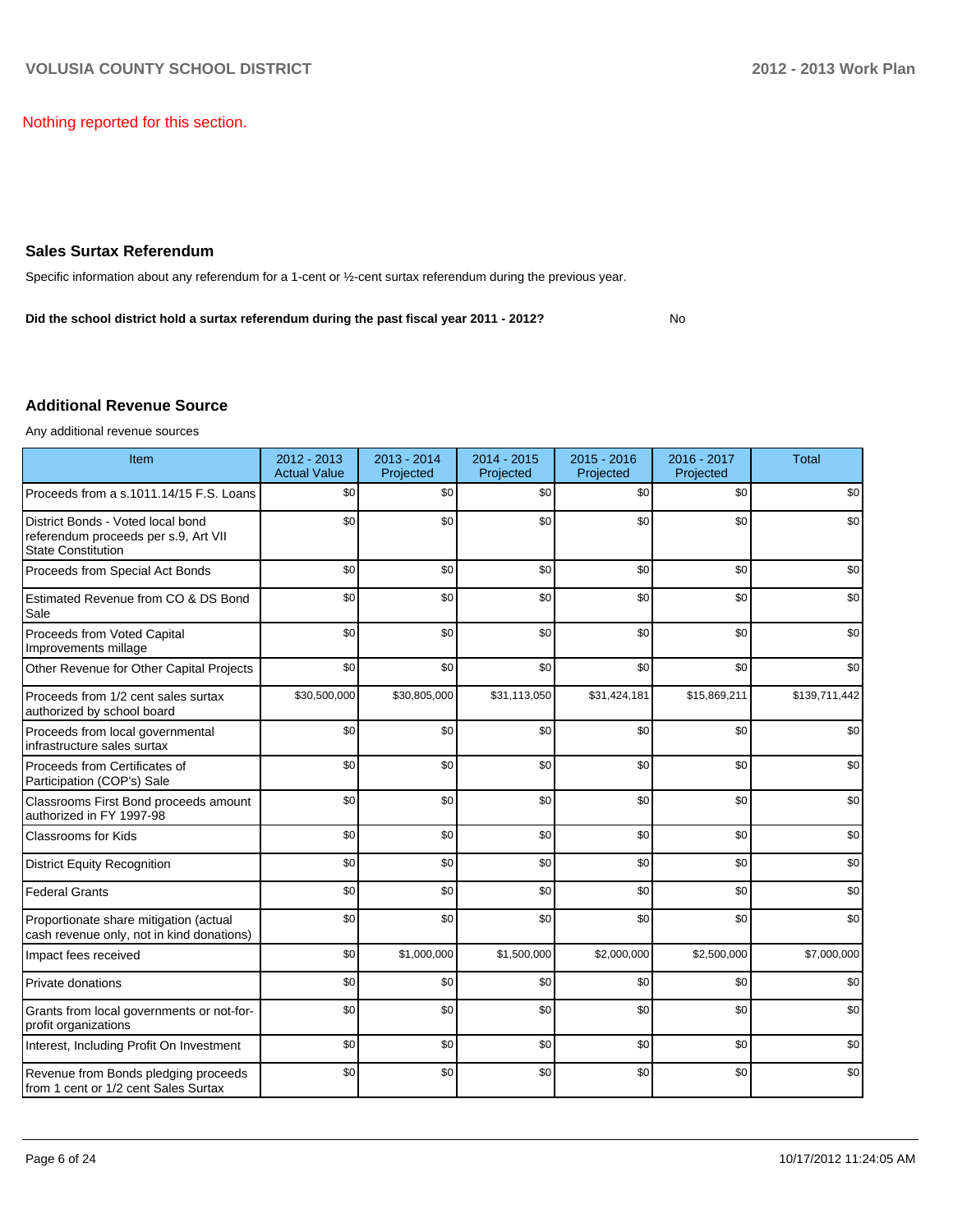| l Total Fund Balance Carried Forward                                                                                | \$51,685,024     | \$45,639,327   | \$40,304,252   | \$39,261,693    | \$41,914,993     | \$218,805,289       |
|---------------------------------------------------------------------------------------------------------------------|------------------|----------------|----------------|-----------------|------------------|---------------------|
| General Capital Outlay Obligated Fund<br><b>IBalance Carried Forward From Total</b><br>Fund Balance Carried Forward | $(\$45,639,327)$ | (\$40,304,252) | (\$39,261,693) | (S41, 914, 993) | (\$53,000,671)   | $(\$220, 120, 936)$ |
| Special Facilities Construction Account                                                                             | \$0              | \$0            | \$0            | \$0             | \$0 <sub>1</sub> | <b>SO</b>           |
| 10ne Cent - 1/2 Cent Sales Surtax Debt<br>I Service From Total Fund Balance Carried<br><b>IForward</b>              | (\$27,530,487)   | (\$27,467,554) | (\$27,471,381) | (\$27,470,256)  | (\$6,867,380)    | (\$116,807,058)     |
| Capital Outlay Projects Funds Balance<br>Carried Forward From Total Fund<br>Balance Carried Forward                 | \$0              | \$0            | \$0            | \$0             | \$0 <sub>1</sub> | \$0 <sub>1</sub>    |
| <b>Subtotal</b>                                                                                                     | \$9,015,210      | \$9,672,521    | \$6,184,228    | \$3,300,625     | \$416, 153       | \$28,588,737        |

# **Total Revenue Summary**

| <b>Item Name</b>                                           | $2012 - 2013$<br><b>Budget</b> | $2013 - 2014$<br>Projected | $2014 - 2015$<br>Projected | $2015 - 2016$<br>Projected | $2016 - 2017$<br>Projected | <b>Five Year Total</b> |
|------------------------------------------------------------|--------------------------------|----------------------------|----------------------------|----------------------------|----------------------------|------------------------|
| Local 1.5 Mill Discretionary Capital Outlay<br>Revenue     | \$38,195,287                   | \$38,195,287               | \$38,195,287               | \$38,577,240               | \$38,963,012               | \$192,126,113          |
| PECO and 1.5 Mill Maint and Other 1.5<br>Mill Expenditures | (S47, 567, 174)                | (S48.224.485)              | (S44, 736, 192)            | (\$42,234,542)             | (\$39,735,842)             | (\$222,498,235)        |
| <b>IPECO Maintenance Revenue</b>                           | \$0                            | \$0                        | \$0                        | \$0 <sub>1</sub>           | \$0                        | \$0                    |
| <b>Available 1.50 Mill for New</b><br><b>Construction</b>  | (\$9,371,887)                  | (\$10,029,198)             | ( \$6,540,905)             | $($ \$3,657,302)           | (\$772,830)                | (\$30,372,122)         |

| <b>Item Name</b>                      | 2012 - 2013<br><b>Budget</b> | $2013 - 2014$<br>Projected | $2014 - 2015$<br>Projected | $2015 - 2016$<br>Projected | 2016 - 2017<br>Projected | <b>Five Year Total</b> |
|---------------------------------------|------------------------------|----------------------------|----------------------------|----------------------------|--------------------------|------------------------|
| ICO & DS Revenue                      | \$356,677                    | \$356,677                  | \$356,677                  | \$356,677                  | \$356,677                | \$1,783,385            |
| <b>IPECO New Construction Revenue</b> | \$0                          | \$0                        | \$0                        | \$0                        | \$0                      | \$0 <sub>1</sub>       |
| Other/Additional Revenue              | \$9,015,210                  | \$9,672,521                | \$6,184,228                | \$3,300,625                | \$416, 153               | \$28,588,737           |
| <b>Total Additional Revenuel</b>      | \$9,371,887                  | \$10,029,198               | \$6,540,905                | \$3,657,302                | \$772,830                | \$30,372,122           |
| <b>Total Available Revenue</b>        | \$0                          | \$0                        | \$0                        | \$0                        | \$0                      | \$0                    |

# **Tracking**

# **Capacity Tracking**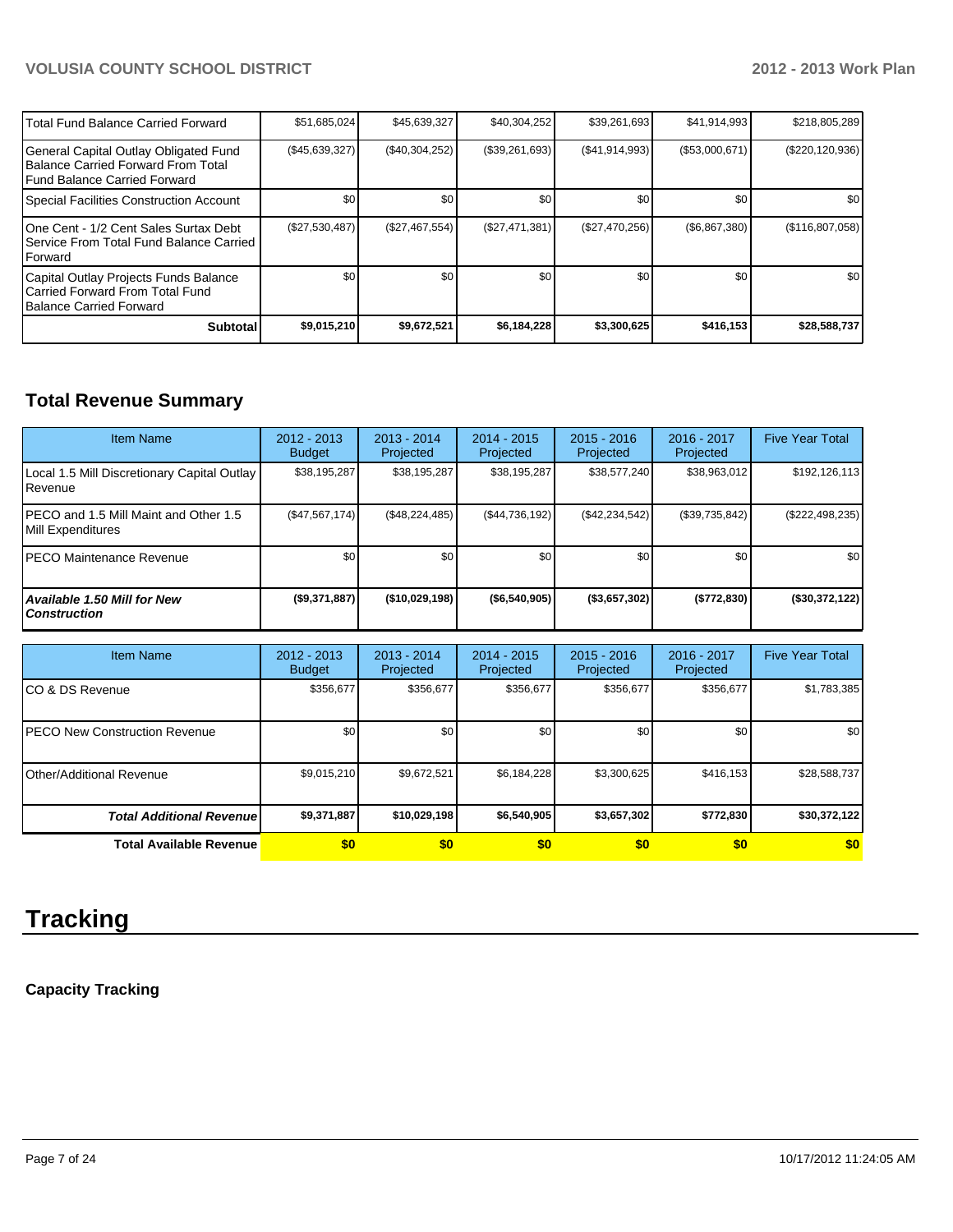| Location                                     | $2012 -$<br>2013 Satis.<br>Stu. Sta. | Actual<br>$2012 -$<br><b>2013 FISH</b><br>Capacity | Actual<br>$2011 -$<br>2012<br><b>COFTE</b> | # Class<br><b>Rooms</b> | Actual<br>Average<br>$2012 -$<br>2013 Class<br><b>Size</b> | Actual<br>$2012 -$<br>2013<br><b>Utilization</b> | <b>New</b><br>Stu.<br>Capacity | <b>New</b><br>Rooms to<br>be<br>Added/Re<br>moved | Projected<br>$2016 -$<br>2017<br><b>COFTE</b> | Projected<br>$2016 -$<br>2017<br><b>Utilization</b> | Projected<br>$2016 -$<br>2017 Class<br><b>Size</b> |
|----------------------------------------------|--------------------------------------|----------------------------------------------------|--------------------------------------------|-------------------------|------------------------------------------------------------|--------------------------------------------------|--------------------------------|---------------------------------------------------|-----------------------------------------------|-----------------------------------------------------|----------------------------------------------------|
| <b>BONNER ELEMENTARY</b>                     | 339                                  | $\Omega$                                           | $\Omega$                                   | 30                      | $\Omega$                                                   | 0.00%                                            | $\Omega$                       | $\Omega$                                          | 101                                           | 0.00%                                               | $\sqrt{3}$                                         |
| <b>BLUE LAKE</b><br><b>ELEMENTARY</b>        | 835                                  | 835                                                | 580                                        | 43                      | 13                                                         | 69.00 %                                          | $\Omega$                       | $\Omega$                                          | 556                                           | 67.00%                                              | 13                                                 |
| TOMOKA ELEMENTARY                            | 1,062                                | 1,062                                              | 721                                        | 54                      | 13                                                         | 68.00 %                                          | $-22$                          | $-1$                                              | 739                                           | 71.00%                                              | 14                                                 |
| <b>CAMPBELL MIDDLE</b>                       | 1,251                                | 1,125                                              | 973                                        | 53                      | 18                                                         | 86.00 %                                          | $\Omega$                       | $\Omega$                                          | 993                                           | 88.00%                                              | 19                                                 |
| <b>PATHWAYS</b><br><b>ELEMENTARY</b>         | 725                                  | 725                                                | 609                                        | 38                      | 16                                                         | 84.00 %                                          | $\Omega$                       | $\Omega$                                          | 679                                           | 94.00%                                              | 18                                                 |
| <b>PINE TRAIL</b><br><b>ELEMENTARY</b>       | 918                                  | 918                                                | 806                                        | 47                      | 17                                                         | 88.00 %                                          | $\Omega$                       | $\mathbf{0}$                                      | 734                                           | 80.00%                                              | 16                                                 |
| <b>CHISHOLM</b><br><b>ELEMENTARY</b>         | 573                                  | 573                                                | 373                                        | 30                      | 12                                                         | 65.00 %                                          | $\Omega$                       | $\mathbf{0}$                                      | 370                                           | 65.00 %                                             | 12                                                 |
| <b>ORMOND BEACH</b><br><b>ELEMENTARY</b>     | 426                                  | 426                                                | 305                                        | 21                      | 15                                                         | 72.00 %                                          | $\Omega$                       | $\mathbf{0}$                                      | 272                                           | 64.00%                                              | 13                                                 |
| <b>CORONADO BEACH</b><br><b>ELEMENTARY</b>   | 326                                  | 326                                                | 296                                        | 17                      | 17                                                         | 91.00 %                                          | $\Omega$                       | $\Omega$                                          | 282                                           | 87.00 %                                             | 17                                                 |
| <b>DELAND SENIOR HIGH</b>                    | 3,552                                | 3,374                                              | 2,287                                      | 150                     | 15                                                         | 68.00 %                                          | $\Omega$                       | $\mathbf 0$                                       | 2,501                                         | 74.00%                                              | 17                                                 |
| <b>WOODWARD AVENUE</b><br><b>ELEMENTARY</b>  | 772                                  | 772                                                | 567                                        | 41                      | 14                                                         | 73.00 %                                          | $\Omega$                       | $\Omega$                                          | 587                                           | 76.00%                                              | 14                                                 |
| <b>DELAND MIDDLE</b>                         | 1,682                                | 1,513                                              | 1,093                                      | 72                      | 15                                                         | 72.00 %                                          | $\overline{0}$                 | 0                                                 | 1,086                                         | 72.00%                                              | 15                                                 |
| <b>LOUISE S MCINNIS</b><br><b>ELEMENTARY</b> | 636                                  | 636                                                | 397                                        | 32                      | 12                                                         | 62.00 %                                          | $\Omega$                       | $\mathbf{0}$                                      | 390                                           | 61.00%                                              | 12                                                 |
| <b>DELTONA MIDDLE</b>                        | 1,751                                | 1,575                                              | 1,192                                      | 74                      | 16                                                         | 76.00 %                                          | $\Omega$                       | $\mathbf 0$                                       | 1,093                                         | 69.00%                                              | 15                                                 |
| <b>DELTONA LAKES</b><br><b>ELEMENTARY</b>    | 992                                  | 992                                                | 776                                        | 53                      | 15                                                         | 78.00 %                                          | 0                              | $\mathbf 0$                                       | 739                                           | 74.00%                                              | 14                                                 |
| <b>ENTERPRISE</b><br><b>ELEMENTARY</b>       | 803                                  | 803                                                | 555                                        | 41                      | 14                                                         | 69.00 %                                          | $\Omega$                       | $\mathbf 0$                                       | 532                                           | 66.00%                                              | 13                                                 |
| <b>OSTEEN ELEMENTARY</b>                     | 764                                  | 764                                                | 591                                        | 41                      | 14                                                         | 77.00 %                                          | $\overline{0}$                 | $\mathbf 0$                                       | 537                                           | 70.00%                                              | 13                                                 |
| PALM TERRACE<br><b>ELEMENTARY</b>            | 1,008                                | 1,008                                              | 503                                        | 53                      | $\vert 9 \vert$                                            | 50.00 %                                          | $\Omega$                       | $\overline{0}$                                    | 588                                           | 58.00 %                                             | 11                                                 |
| <b>HOLLY HILL SCHOOL</b>                     | 1,311                                | 1,179                                              | 924                                        | 59                      | 16                                                         | 78.00 %                                          | $\Omega$                       | $\mathbf{0}$                                      | 967                                           | 82.00%                                              | 16                                                 |
| <b>WALTER A HURST</b><br>ELEMENTARY          | 655                                  | $\mathbf 0$                                        | 0                                          | 35                      | $\overline{0}$                                             | 0.00 %                                           | $\overline{0}$                 | 0                                                 | $\boldsymbol{0}$                              | $0.00 \%$                                           | $\mathbf 0$                                        |
| R J LONGSTREET<br><b>ELEMENTARY</b>          | 536                                  | 536                                                | 401                                        | 28                      | 14                                                         | 75.00 %                                          | $\overline{0}$                 | 0                                                 | 402                                           | 75.00 %                                             | 14                                                 |
| IWESTSIDE<br><b>ELEMENTARY</b>               | 685                                  | 685                                                | 500                                        | 36                      | 14                                                         | 73.00 %                                          | $\Omega$                       | 0                                                 | 498                                           | 73.00 %                                             | 14                                                 |
| ISILVER SANDS MIDDLE                         | 1,598                                | 1,438                                              | 1,163                                      | 67                      | 17                                                         | 81.00%                                           | $-88$                          | $-4$                                              | 1,150                                         | 85.00 %                                             | 18                                                 |
| MAINLAND SENIOR<br> HIGH                     | 2,501                                | 2,375                                              | 1,651                                      | 100                     | 17                                                         | 70.00 %                                          | $\overline{0}$                 | 0                                                 | 1,782                                         | 75.00 %                                             | 18                                                 |
| HORIZON ELEMENTARY                           | 857                                  | 857                                                | 609                                        | 44                      | 14                                                         | 71.00 %                                          | $\Omega$                       | 0                                                 | 607                                           | 71.00%                                              | 14                                                 |
| <b>GEORGE W MARKS</b><br> ELEMENTARY         | 735                                  | 735                                                | 517                                        | 39                      | 13                                                         | 70.00 %                                          | $\overline{0}$                 | 0                                                 | 525                                           | 71.00%                                              | 13                                                 |
| <b>INDIAN RIVER</b><br><b>ELEMENTARY</b>     | 860                                  | 860                                                | 650                                        | 44                      | 15                                                         | 76.00 %                                          | $\overline{0}$                 | $\mathbf 0$                                       | 608                                           | 71.00 %                                             | 14                                                 |
| <b>EDGEWATER PUBLIC</b><br>ELEMENTARY        | 751                                  | 751                                                | 611                                        | 41                      | 15                                                         | 81.00 %                                          | $\overline{0}$                 | 0                                                 | 611                                           | 81.00%                                              | 15                                                 |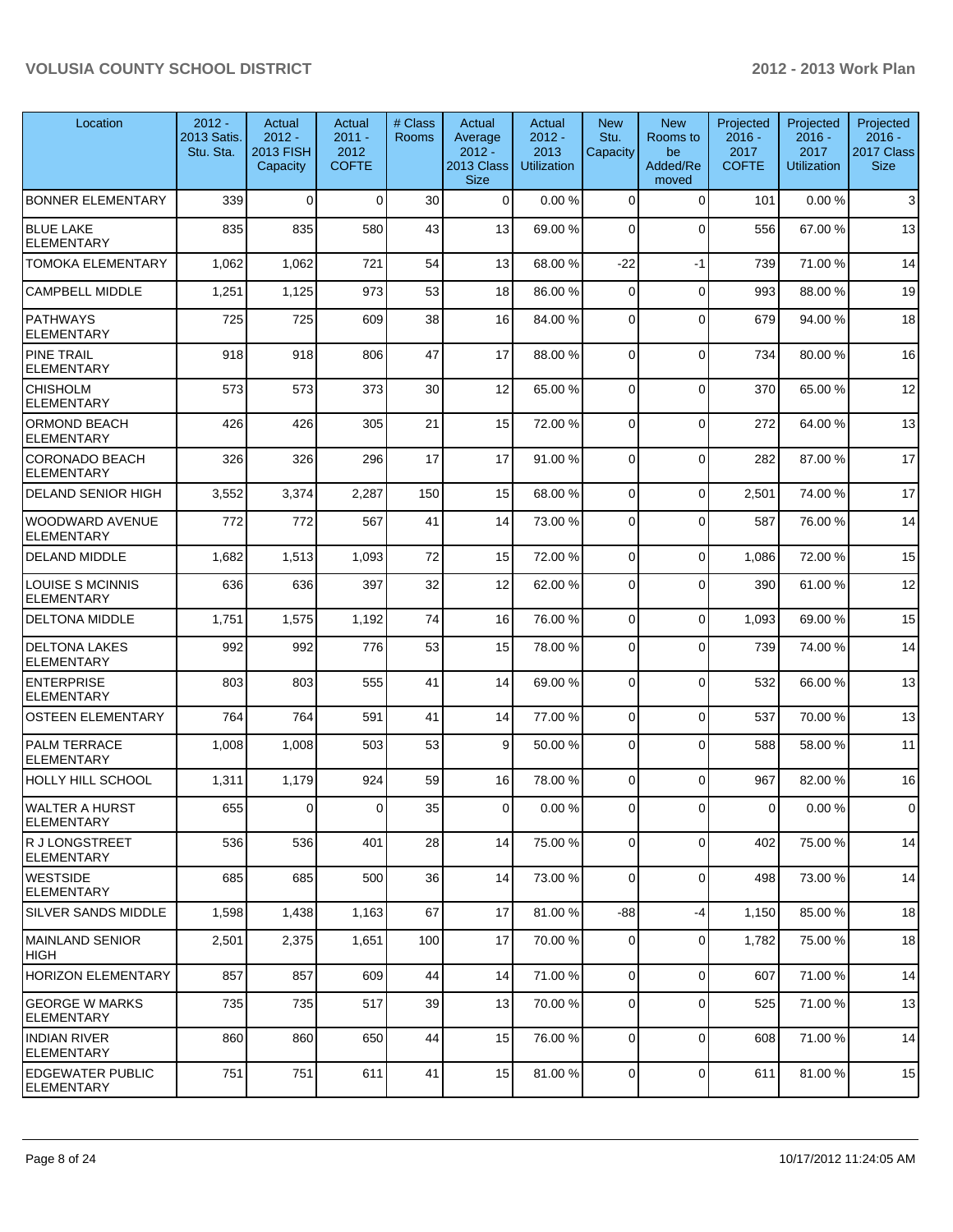| NEW SMYRNA BEACH<br><b>MIDDLE</b>          | 1,726 | 1,553          | 1,251          | 73             | 17              | 81.00 % | $\overline{0}$ | 0              | 1,246          | 80.00%  | 17             |
|--------------------------------------------|-------|----------------|----------------|----------------|-----------------|---------|----------------|----------------|----------------|---------|----------------|
| <b>ORANGE CITY</b><br>ELEMENTARY           | 805   | 805            | 593            | 42             | 14              | 74.00 % | $\Omega$       | 0              | 595            | 74.00 % | 14             |
| ORMOND BEACH<br><b>IMIDDLE</b>             | 1,432 | 1,288          | 1,062          | 61             | 17              | 82.00 % | $-220$         | $-10$          | 1,060          | 99.00 % | 21             |
| ORTONA ELEMENTARY                          | 330   | 330            | 221            | 17             | 13              | 67.00 % | $\Omega$       | $\mathbf 0$    | 209            | 63.00 % | 12             |
| <b>SPRUCE CREEK</b><br><b>SENIOR HIGH</b>  | 3,169 | 3,010          | 2,720          | 131            | 21              | 90.00 % | $\Omega$       | 0              | 2,697          | 90.00%  | 21             |
| <b>SPRUCE CREEK</b><br><b>ELEMENTARY</b>   | 871   | 871            | 714            | 45             | 16              | 82.00 % | $\Omega$       | $\mathbf 0$    | 719            | 83.00%  | 16             |
| <b>SUGAR MILL</b><br><b>ELEMENTARY</b>     | 821   | 821            | 619            | 42             | 15              | 75.00 % | $\Omega$       | $\mathbf 0$    | 620            | 76.00%  | 15             |
| OSCEOLA<br>ELEMENTARY                      | 555   | 555            | 447            | 29             | 15              | 81.00 % | $\Omega$       | 0              | 445            | 80.00%  | 15             |
| <b>PIERSON ELEMENTARY</b>                  | 882   | 882            | 585            | 43             | 14              | 66.00 % | 44             | $\overline{2}$ | 569            | 61.00%  | 13             |
| <b>PORT ORANGE</b><br><b>ELEMENTARY</b>    | 498   | 498            | 410            | 25             | 16              | 82.00 % | $\Omega$       | 0              | 381            | 77.00 % | 15             |
| <b>ATLANTIC SENIOR HIGH</b>                | 1,908 | 1,812          | 1,040          | 81             | 13              | 57.00 % | $\Omega$       | 0              | 1,093          | 60.00%  | 13             |
| <b>SWEETWATER</b><br><b>ELEMENTARY</b>     | 725   | 725            | 656            | 38             | 17              | 90.00 % | $\Omega$       | $\Omega$       | 626            | 86.00 % | 16             |
| READ-PATTILLO<br><b>ELEMENTARY</b>         | 625   | 625            | 428            | 32             | 13 <sup>1</sup> | 68.00 % | $\Omega$       | $\Omega$       | 420            | 67.00%  | 13             |
| <b>RIVERVIEW LEARNING</b><br><b>CENTER</b> | 63    | 63             | 62             | 10             | 6 <sup>1</sup>  | 98.00 % | $\Omega$       | 0              | 31             | 49.00%  | $\mathbf{3}$   |
| <b>SEABREEZE SENIOR</b><br><b>HIGH</b>     | 1,839 | 1,747          | 1,618          | 76             | 21              | 93.00 % | $\Omega$       | $\Omega$       | 1,700          | 97.00 % | 22             |
| <b>TURIE T SMALL</b><br>ELEMENTARY         | 738   | 738            | 356            | 37             | 10 <sup>1</sup> | 48.00 % | $\Omega$       | $\mathbf 0$    | 371            | 50.00 % | 10             |
| <b>SOUTH DAYTONA</b><br><b>ELEMENTARY</b>  | 978   | 978            | 906            | 51             | 18              | 93.00 % | $\Omega$       | $\mathbf 0$    | 824            | 84.00%  | 16             |
| <b>SOUTHWESTERN</b><br><b>MIDDLE</b>       | 1,308 | 1,177          | 677            | 55             | 12              | 58.00 % | $-308$         | $-14$          | 747            | 86.00 % | 18             |
| IEDITH I STARKE<br><b>ELEMENTARY</b>       | 555   | 555            | 346            | 29             | 12              | 62.00 % | 0              | $\mathbf 0$    | 367            | 66.00 % | 13             |
| <b>T D TAYLOR MIDDLE</b><br><b>HIGH</b>    | 1,450 | 1,305          | 1,003          | 59             | 17              | 77.00 % | $\Omega$       | $\mathbf 0$    | 1,098          | 84.00 % | 19             |
| <b>BICENTENNIAL PARK</b>                   | 0     | $\overline{0}$ | $\overline{0}$ | $\overline{0}$ | $\overline{0}$  | 0.00%   | $\overline{0}$ | $\overline{0}$ | $\overline{0}$ | 0.00%   | $\overline{0}$ |
| <b>DISCOVERY</b><br>ELEMENTARY             | 955   | 955            | 637            | 49             | 13              | 67.00 % | $\overline{0}$ | 0              | 614            | 64.00 % | 13             |
| DELTONA SENIOR HIGH                        | 2,623 | 2,491          | 1,596          | 110            | 15              | 64.00 % | $\overline{0}$ | 0              | 1,608          | 65.00 % | 15             |
| TIMBERCREST<br><b>ELEMENTARY</b>           | 930   | 930            | 785            | 48             | 16              | 84.00 % | $\overline{0}$ | 0              | 751            | 81.00%  | 16             |
| GALAXY MIDDLE                              | 1,693 | 1,523          | 1,065          | 72             | 15              | 70.00 % | $\overline{0}$ | 0              | 1,023          | 67.00 % | 14             |
| <b>SUNRISE ELEMENTARY</b>                  | 819   | 819            | 566            | 43             | 13              | 69.00 % | $\overline{0}$ | 0              | 551            | 67.00 % | 13             |
| VOLUSIA PINES<br><b>ELEMENTARY</b>         | 695   | 695            | 617            | 35             | 18              | 89.00 % | 0              | 0              | 600            | 86.00 % | 17             |
| PINE RIDGE SENIOR<br> HIGH                 | 2,236 | 2,124          | 1,683          | 95             | 18              | 79.00 % | $\overline{0}$ | $\mathbf 0$    | 1,689          | 80.00 % | 18             |
| <b>FOREST LAKE</b><br>ELEMENTARY           | 733   | 733            | 724            | 38             | 19              | 99.00 % | $\overline{0}$ | 0              | 719            | 98.00 % | 19             |
| <b>FRIENDSHIP</b><br>ELEMENTARY            | 659   | 659            | 435            | 35             | 12              | 66.00 % | $\overline{0}$ | 0              | 427            | 65.00 % | 12             |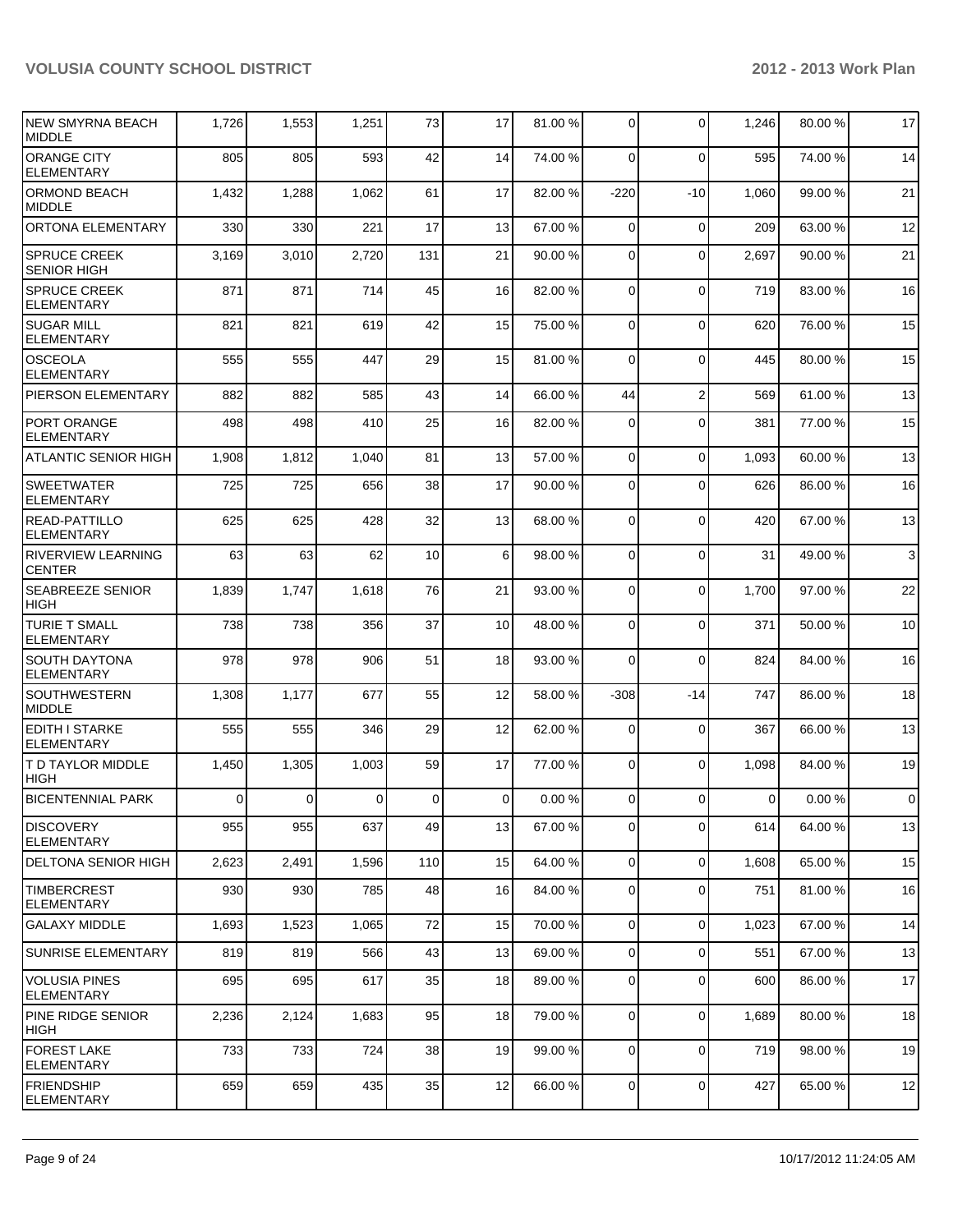| <b>DEBARY ELEMENTARY</b>                        | 895    | 895      | 766    | 47    | 16              | 86.00 % | $\Omega$       | $\Omega$ | 755      | 84.00%  | 16             |
|-------------------------------------------------|--------|----------|--------|-------|-----------------|---------|----------------|----------|----------|---------|----------------|
| <b>HERITAGE MIDDLE</b>                          | 1,498  | 1,348    | 1,218  | 65    | 19              | 90.00 % | $\Omega$       | $\Omega$ | 1,060    | 79.00 % | 16             |
| <b>IFREEDOM</b><br><b>IELEMENTARY</b>           | 826    | 826      | 693    | 43    | 16              | 84.00 % | $\Omega$       | $\Omega$ | 681      | 82.00 % | 16             |
| <b>CREEKSIDE MIDDLE</b>                         | 1,258  | 1,132    | 1,142  | 53    | 22              | 101.00% | 0              | $\Omega$ | 1.137    | 100.00% | 21             |
| <b>HIGHBANKS LEARNING</b><br><b>CENTER WEST</b> | 124    | 124      | 23     | 13    | $\overline{2}$  | 18.00 % | $\Omega$       | $\Omega$ | 24       | 19.00 % | $\overline{2}$ |
| <b>SPIRIT ELEMENTARY</b>                        | 988    | 988      | 718    | 51    | 14              | 73.00 % | $\Omega$       | $\Omega$ | 699      | 71.00 % | 14             |
| IDAVID C. HINSON SR.                            | 1,184  | 1,065    | 951    | 53    | 18 <sup>1</sup> | 89.00 % | $\overline{0}$ | $\Omega$ | 1,021    | 96.00 % | 19             |
| IMANATEE COVE<br>IELEMENTARY                    | 950    | 950      | 788    | 49    | 16              | 83.00 % | $\Omega$       | $\Omega$ | 751      | 79.00 % | 15             |
| <b>CYPRESS CREEK</b><br><b>IELEMENTARY</b>      | 754    | 754      | 754    | 40    | 19              | 100.00% | 0              | $\Omega$ | 766      | 102.00% | 19             |
| <b>RIVER SPRINGS</b><br>IMIDDLE SCHOOL          | 1,700  | 1,530    | 1,408  | 73    | 19              | 92.00 % | $\Omega$       | $\Omega$ | 1,503    | 98.00 % | 21             |
| IUNIVERSITY HIGH<br><b>SCHOOL</b>               | 2,808  | 2,667    | 2,447  | 120   | 20 <sup>1</sup> | 92.00 % | $\Omega$       | $\Omega$ | 2,673    | 100.00% | 22             |
| <b>INEW SMYRNA BEACH</b><br>HIGH SCHOOL (NEW)   | 2,430  | 2,308    | 1,815  | 102   | 18              | 79.00 % | $\Omega$       | $\Omega$ | 1,859    | 81.00%  | 18             |
| <b>PRIDE ELEMENTARY</b>                         | 765    | 765      | 533    | 40    | 13              | 70.00 % | $\Omega$       | $\Omega$ | 526      | 69.00 % | 13             |
| <b>HERBERT STREET</b><br>ICENTER                | 185    | $\Omega$ | 0      | 8     | $\Omega$        | 0.00%   | 0              | $\Omega$ | $\Omega$ | 0.00%   | $\mathbf 0$    |
| <b>CHAMPION</b><br><b>ELEMENTARY</b>            | 775    | 775      | 557    | 41    | 14              | 72.00 % | $\Omega$       | $\Omega$ | 619      | 80.00%  | 15             |
| <b>ICITRUS GROVE</b><br><b>ELEMENTARY</b>       | 764    | 764      | 654    | 41    | 16              | 86.00 % | $\Omega$       | $\Omega$ | 724      | 95.00 % | 18             |
|                                                 | 79,429 | 75,001   | 57,935 | 3,723 | 16              | 77.25 % | $-594$         | $-27$    | 58,527   | 78.66%  | 16             |

The COFTE Projected Total (58,527) for 2016 - 2017 must match the Official Forecasted COFTE Total (54,527 ) for 2016 - 2017 before this section can be completed. In the event that the COFTE Projected Total does not match the Official forecasted COFTE, then the Balanced Projected COFTE Table should be used to balance COFTE.

| Projected COFTE for 2016 - 2017 |        |
|---------------------------------|--------|
| Elementary (PK-3)               | 17,009 |
| Middle $(4-8)$                  | 21,094 |
| High (9-12)                     | 16,424 |
|                                 | 54,527 |

| <b>Grade Level Type</b> | <b>Balanced Projected</b><br>COFTE for 2016 - 2017 |
|-------------------------|----------------------------------------------------|
| Elementary (PK-3)       | $-1,197$                                           |
| Middle (4-8)            | $-1,657$                                           |
| High (9-12)             | $-1,146$                                           |
|                         | 54,527                                             |

## **Relocatable Replacement**

Number of relocatable classrooms clearly identified and scheduled for replacement in the school board adopted financially feasible 5-year district work program.

| Location                        | $2012 - 2013$ | 2013 - 2014 | $ 2014 - 2015 $ | 2015 - 2016 1 | $2016 - 2017$ | <b>Year 5 Total</b> |
|---------------------------------|---------------|-------------|-----------------|---------------|---------------|---------------------|
| Total Relocatable Replacements: |               |             | 0               |               |               | 0                   |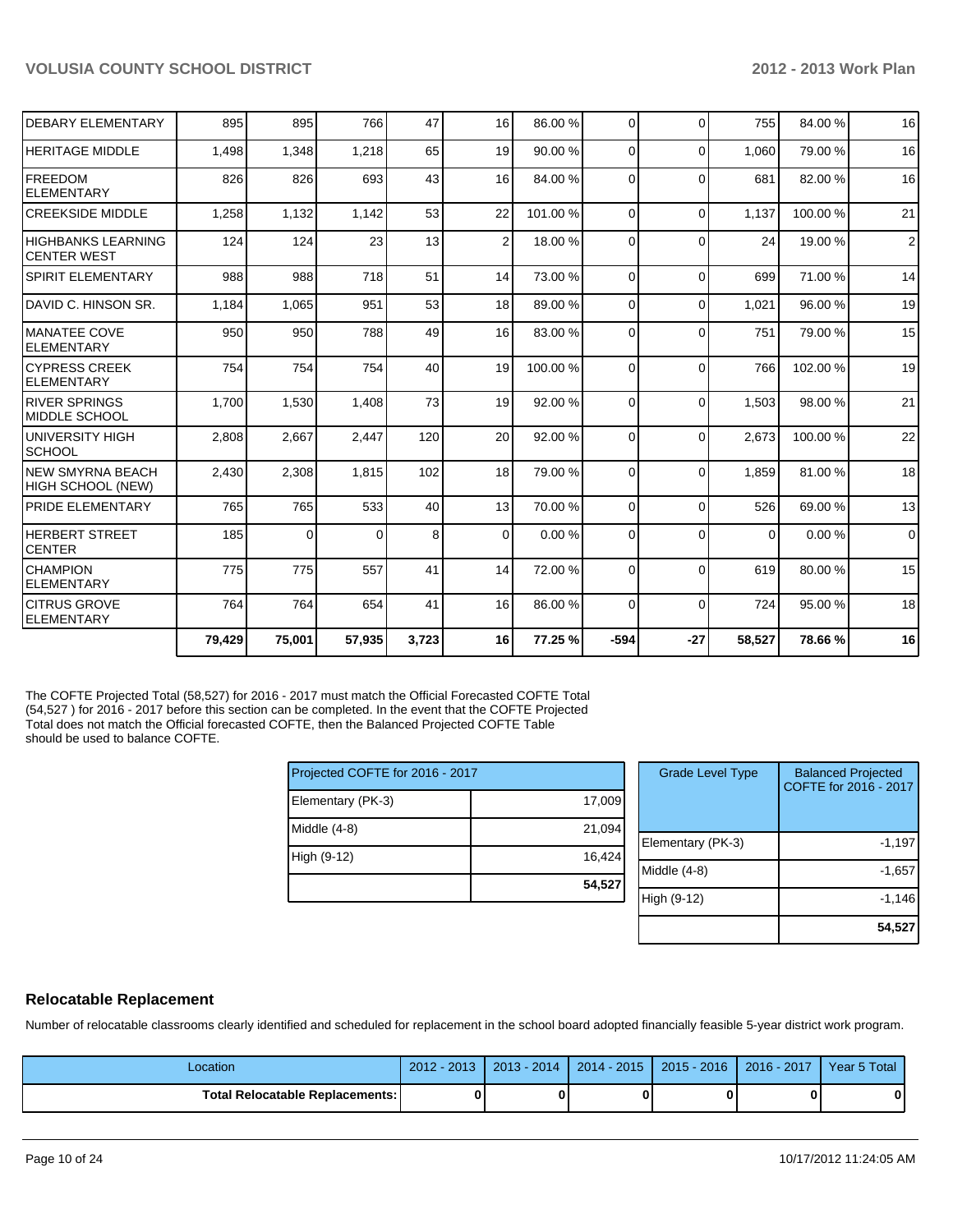## **Charter Schools Tracking**

Information regarding the use of charter schools.

| Location-Type                       | # Relocatable<br>units or<br>permanent<br>classrooms | Owner          | Year Started or<br>Scheduled | <b>Student</b><br><b>Stations</b> | <b>Students</b><br>Enrolled | Years in<br>Contract | <b>Total Charter</b><br><b>Students</b><br>projected for<br>2016 - 2017 |
|-------------------------------------|------------------------------------------------------|----------------|------------------------------|-----------------------------------|-----------------------------|----------------------|-------------------------------------------------------------------------|
| Easter Seal Daytona PK-3            |                                                      | 2 PRIVATE      | 2005                         | 30                                | 15                          | 3 <sub>l</sub>       | 16                                                                      |
| Easter Seal - DeLand PK-3           |                                                      | 2 PRIVATE      | 2005                         | 30                                | 29                          | 3                    | 19                                                                      |
| Milburn Academy East                |                                                      | 1 LEASE RENT   | 2006                         | 300                               | 210                         | 5 <sub>l</sub>       | 209                                                                     |
| Reading Edge - Orange City<br>Elem. |                                                      | 7 PRIVATE      | 2001                         | 336                               | 311                         | 5 <sub>l</sub>       | 311                                                                     |
| <b>Chiles Academy</b>               |                                                      | 6 SCHOOL BOARD | 2005                         | 150                               | 135                         | 5 <sup>1</sup>       | 101                                                                     |
| Samsula Academy                     |                                                      | 17 PRIVATE     | 2008                         | 258                               | 214                         | $\overline{3}$       | 197                                                                     |
| <b>Boston Ave. Charter</b>          |                                                      | 14 PRIVATE     | 2008                         | 550                               | 228                         | 3                    | 269                                                                     |
| Milburn Academy - West              |                                                      | 6 PRIVATE      | 2009                         | 300                               | 116                         | 5 <sup>1</sup>       | 107                                                                     |
| Burns OH Science & Technology       |                                                      | 13 PRIVATE     | 2011                         | 364                               | 377                         | 5 <sup>1</sup>       | 303                                                                     |
| Ivy Hawn Academy                    |                                                      | 10 PRIVATE     | 2011                         | 300                               | 340                         | 5 <sub>l</sub>       | 339                                                                     |
|                                     | 78                                                   |                |                              | 2,618                             | 1,975                       |                      | 1,871                                                                   |

# **Special Purpose Classrooms Tracking**

The number of classrooms that will be used for certain special purposes in the current year, by facility and type of classroom, that the district will, 1), not use for educational purposes, and 2), the co-teaching classrooms that are not open plan classrooms and will be used for educational purposes.

| School                               | <b>School Type</b> | # of Elementary<br>K-3 Classrooms | # of Middle 4-8<br><b>Classrooms</b> | # of High $9-12$<br><b>Classrooms</b> | # of $ESE$<br><b>Classrooms</b> | # of Combo<br><b>Classrooms</b> | <b>Total</b><br><b>Classrooms</b> |
|--------------------------------------|--------------------|-----------------------------------|--------------------------------------|---------------------------------------|---------------------------------|---------------------------------|-----------------------------------|
| <b>ICAMPBELL MIDDLE</b>              | Educational        | <sup>0</sup>                      |                                      |                                       | $\Omega$                        |                                 |                                   |
| <b>CHISHOLM ELEMENTARY</b>           | Educational        | ∩                                 | ∩                                    | ∩                                     |                                 | 0                               | 1                                 |
| TURIE T SMALL ELEMENTARY             | Educational        | 0                                 |                                      |                                       | $\Omega$                        |                                 |                                   |
| <b>PIERSON ELEMENTARY</b>            | Educational        |                                   |                                      | n                                     | $\Omega$                        | C                               | ا 2                               |
| IEDGEWATER PUBLIC<br>IELEMENTARY     | Educational        |                                   |                                      |                                       | $\Omega$                        |                                 |                                   |
| <b>IBLUE LAKE ELEMENTARY</b>         | Educational        | 0                                 | 6                                    | O                                     | $\Omega$                        | 0                               | 6                                 |
| <b>TIMBERCREST ELEMENTARY</b>        | Educational        |                                   | ิค                                   |                                       | 0                               |                                 | 6                                 |
| EDITH I STARKE ELEMENTARY            | Educational        |                                   |                                      | U                                     | $\Omega$                        | n                               |                                   |
| DELTONA SENIOR HIGH                  | Educational        |                                   |                                      | 10                                    | $\Omega$                        |                                 | 10 <sup>1</sup>                   |
| IWESTSIDE ELEMENTARY                 | Educational        | ∩                                 |                                      |                                       | $\Omega$                        | 0                               | 1                                 |
| <b>IENTERPRISE ELEMENTARY</b>        | Educational        | 0                                 |                                      |                                       | $\Omega$                        | 0                               | 1 <sup>1</sup>                    |
| IDELAND SENIOR HIGH                  | Educational        | n                                 | ∩                                    |                                       | $\Omega$                        | 0                               | $\overline{2}$                    |
| <b>Total Educational Classrooms:</b> |                    | U                                 | 20                                   | 12                                    |                                 | 0                               | 33                                |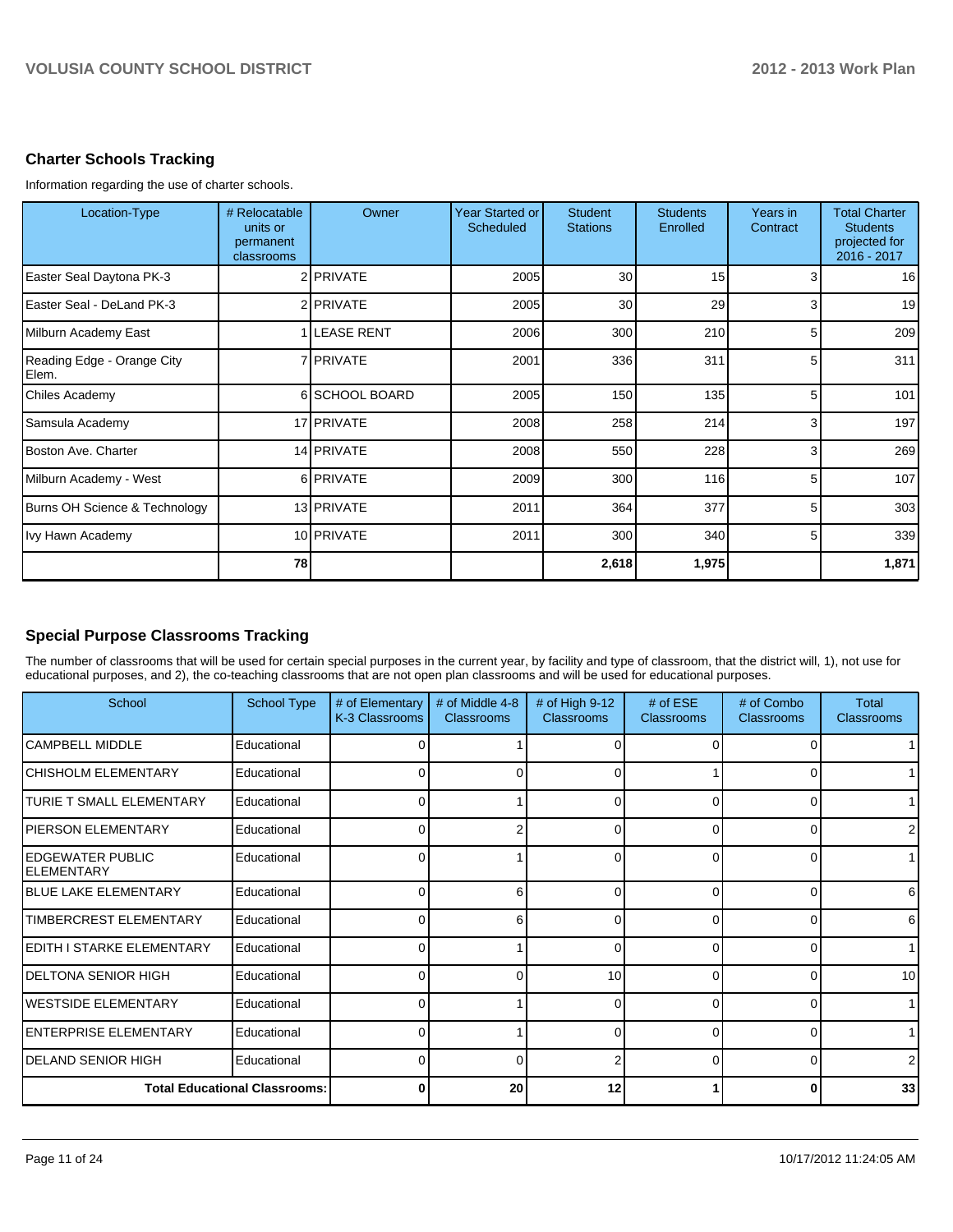| School                                       | <b>School Type</b> | # of Elementary<br>K-3 Classrooms | # of Middle 4-8<br><b>Classrooms</b> | # of High 9-12<br><b>Classrooms</b> | # of ESE<br>Classrooms | # of Combo<br><b>Classrooms</b> | <b>Total</b><br>Classrooms |
|----------------------------------------------|--------------------|-----------------------------------|--------------------------------------|-------------------------------------|------------------------|---------------------------------|----------------------------|
| <b>TOMOKA ELEMENTARY</b>                     | Co-Teaching        | $\Omega$                          | $\Omega$                             | $\Omega$                            |                        | 10                              | 11                         |
| <b>CAMPBELL MIDDLE</b>                       | Co-Teaching        | 0                                 |                                      | $\Omega$                            | U                      | 0                               | 4                          |
| PATHWAYS ELEMENTARY                          | Co-Teaching        | 3                                 | 0                                    | $\Omega$                            | $\Omega$               | 4                               | $\overline{7}$             |
| PINE TRAIL ELEMENTARY                        | Co-Teaching        | $\Omega$                          | 0                                    | $\Omega$                            | 0                      | 7                               | $\overline{7}$             |
| <b>CHISHOLM ELEMENTARY</b>                   | Co-Teaching        | $\Omega$                          | 0                                    | $\Omega$                            | 0                      | 5                               | 5                          |
| <b>HERITAGE MIDDLE</b>                       | Co-Teaching        | $\Omega$                          | 3                                    | $\Omega$                            | 0                      | $\Omega$                        | 3                          |
| FREEDOM ELEMENTARY                           | Co-Teaching        | $\Omega$                          | 0                                    | $\Omega$                            | 0                      | 2                               | 2                          |
| <b>CREEKSIDE MIDDLE</b>                      | Co-Teaching        | 0                                 |                                      | $\Omega$                            | 0                      | 0                               | $\overline{7}$             |
| READ-PATTILLO ELEMENTARY                     | Co-Teaching        | 0                                 | 0                                    | $\Omega$                            | 0                      | 2                               | 2                          |
| SEABREEZE SENIOR HIGH                        | Co-Teaching        | $\Omega$                          | 0                                    | 6                                   | 0                      | $\Omega$                        | 6                          |
| TURIE T SMALL ELEMENTARY                     | Co-Teaching        |                                   | $\Omega$                             | $\Omega$                            | 0                      | 0                               | 1                          |
| SUGAR MILL ELEMENTARY                        | Co-Teaching        | 0                                 | $\Omega$                             | $\Omega$                            | 0                      | 2                               | 2                          |
| <b>OSCEOLA ELEMENTARY</b>                    | Co-Teaching        | 0                                 | 0                                    | $\Omega$                            | 0                      | 2                               | 2                          |
| PIERSON ELEMENTARY                           | Co-Teaching        | 3                                 |                                      | $\Omega$                            | 0                      | 3                               | $\overline{7}$             |
| PORT ORANGE ELEMENTARY                       | Co-Teaching        | $\Omega$                          | $\Omega$                             | $\Omega$                            | 0                      | 3                               | 3                          |
| <b>ATLANTIC SENIOR HIGH</b>                  | Co-Teaching        | 0                                 | $\Omega$                             |                                     | 0                      | 0                               | $\overline{7}$             |
| SWEETWATER ELEMENTARY                        | Co-Teaching        | $\Omega$                          | $\Omega$                             | $\Omega$                            | 0                      | 2                               | 2                          |
| ORANGE CITY ELEMENTARY                       | Co-Teaching        | $\Omega$                          | 0                                    | $\Omega$                            | 0                      |                                 | 1                          |
| ORMOND BEACH MIDDLE                          | Co-Teaching        | $\Omega$                          | 9                                    | $\Omega$                            | 0                      | $\Omega$                        | 9                          |
| SPRUCE CREEK SENIOR HIGH                     | Co-Teaching        | 0                                 | $\Omega$                             | 10                                  | 0                      | $\overline{0}$                  | 10                         |
| SPRUCE CREEK ELEMENTARY                      | Co-Teaching        | $\Omega$                          | $\Omega$                             | $\Omega$                            | $\Omega$               | 2                               | 2                          |
| <b>HORIZON ELEMENTARY</b>                    | Co-Teaching        |                                   | 0                                    | $\Omega$                            | $\Omega$               | 4                               | 5                          |
| <b>GEORGE W MARKS</b><br><b>ELEMENTARY</b>   | Co-Teaching        |                                   | $\Omega$                             | $\Omega$                            | $\Omega$               | 2                               | 3                          |
| <b>INDIAN RIVER ELEMENTARY</b>               | Co-Teaching        | 1                                 | $\overline{0}$                       | $\overline{0}$                      | $\overline{0}$         | $\mathbf{2}$                    | 3                          |
| <b>EDGEWATER PUBLIC</b><br><b>ELEMENTARY</b> | Co-Teaching        | 0                                 | $\Omega$                             | $\Omega$                            | 0                      | 5                               | 5                          |
| NEW SMYRNA BEACH MIDDLE                      | Co-Teaching        | 0                                 | 10                                   | $\Omega$                            | $\overline{0}$         | $\overline{0}$                  | 10                         |
| DAVID C. HINSON SR.                          | Co-Teaching        | 0                                 | 6                                    | $\Omega$                            | $\overline{0}$         | 0                               | $6\phantom{1}$             |
| MANATEE COVE ELEMENTARY                      | Co-Teaching        |                                   | $\mathbf{0}$                         | $\Omega$                            | 0                      | $\overline{7}$                  | 8                          |
| <b>BLUE LAKE ELEMENTARY</b>                  | Co-Teaching        | 0                                 |                                      | $\Omega$                            |                        | 3                               | 5                          |
| MAINLAND SENIOR HIGH                         | Co-Teaching        | 0                                 | 0                                    | 9                                   | $\mathbf 0$            | $\overline{0}$                  | 9                          |
| RIVER SPRINGS MIDDLE<br><b>SCHOOL</b>        | Co-Teaching        | 0                                 |                                      | $\Omega$                            | $\overline{0}$         | $\mathbf 0$                     | $\mathbf{1}$               |
| UNIVERSITY HIGH SCHOOL                       | Co-Teaching        | 0                                 | 0                                    | 6                                   | $\mathbf 0$            | $\mathbf 0$                     | 6                          |
| NEW SMYRNA BEACH HIGH<br>SCHOOL (NEW)        | Co-Teaching        | 0                                 | 0                                    | 9                                   | $\overline{0}$         | 0                               | $9\,$                      |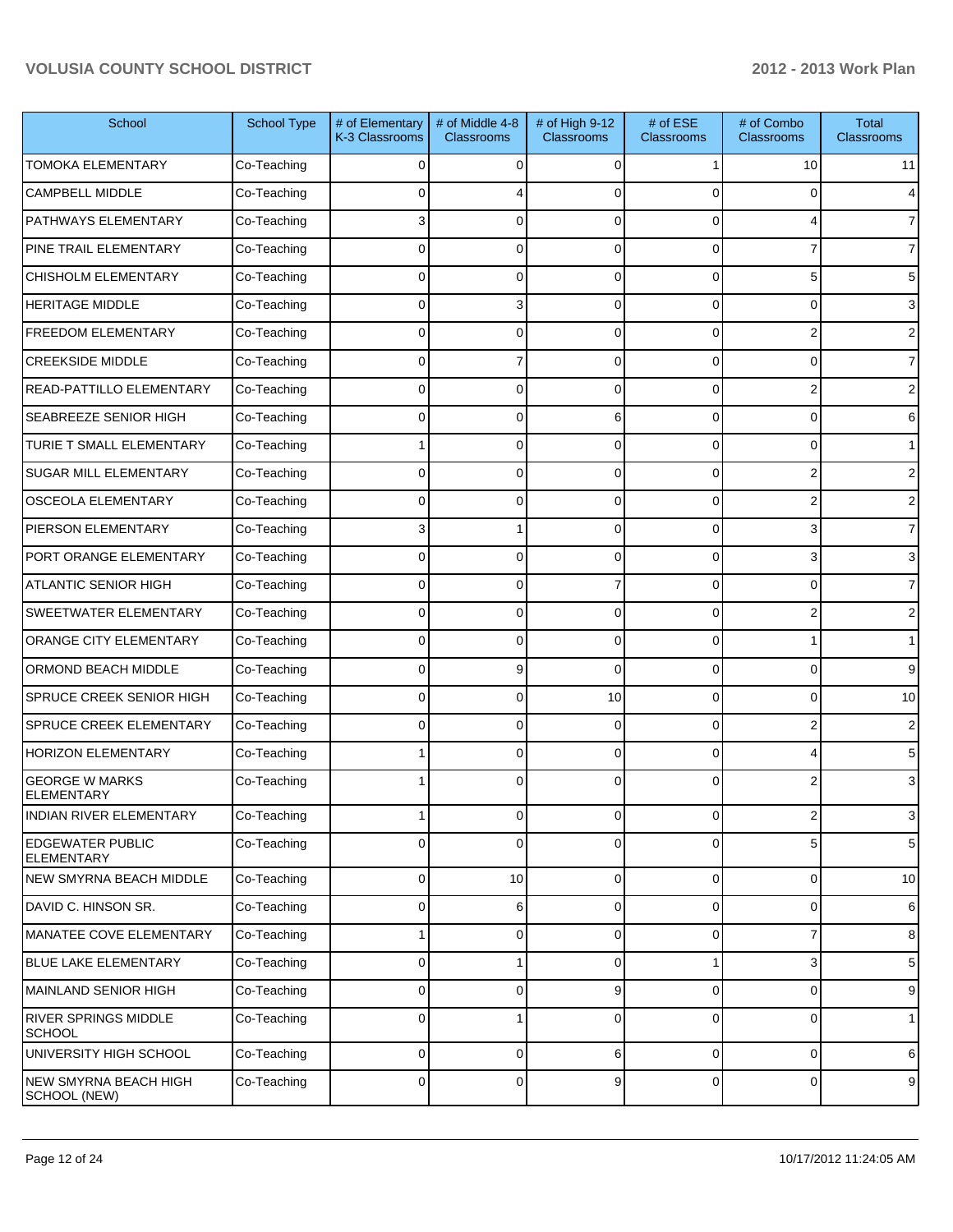|                                         | <b>Total Co-Teaching Classrooms:</b> | 28 | 65       | 53          | $\mathbf{3}$   | 145            | 294            |
|-----------------------------------------|--------------------------------------|----|----------|-------------|----------------|----------------|----------------|
| CITRUS GROVE ELEMENTARY                 | Co-Teaching                          | 1  | 0        | $\mathbf 0$ | 0              | 3              | 4              |
| LOUISE S MCINNIS ELEMENTARY             | Co-Teaching                          | 0  | 0        | $\mathbf 0$ | $\overline{0}$ | $\overline{3}$ | $\mathbf{3}$   |
| WOODWARD AVENUE<br><b>ELEMENTARY</b>    | Co-Teaching                          |    | 1        | $\mathbf 0$ | 0              | 4              | 6              |
| PALM TERRACE ELEMENTARY                 | Co-Teaching                          | 0  | 0        | $\mathbf 0$ | 0              | 5              | $\mathbf 5$    |
| <b>OSTEEN ELEMENTARY</b>                | Co-Teaching                          |    | o        | 0           | 0              |                | 3              |
| <b>ENTERPRISE ELEMENTARY</b>            | Co-Teaching                          | 0  | 0        | $\Omega$    | 0              | 3              | 3              |
| DELTONA LAKES ELEMENTARY                | Co-Teaching                          | 0  | 0        | $\Omega$    | 0              |                | $\overline{2}$ |
| <b>DELTONA MIDDLE</b>                   | Co-Teaching                          | 0  |          | 0           | 0              | 0              | 2              |
| <b>SOUTH DAYTONA ELEMENTARY</b>         | Co-Teaching                          |    | 0        | 0           | 0              | 5              | 6              |
| SILVER SANDS MIDDLE                     | Co-Teaching                          | 0  | 6        | 0           | 0              | 0              | 6              |
| <b>WESTSIDE ELEMENTARY</b>              | Co-Teaching                          | 0  | 0        | 0           | 0              | 3              | 3              |
| R J LONGSTREET ELEMENTARY               | Co-Teaching                          |    | 0        | 0           | 0              | 5              | 6              |
| <b>DELTONA SENIOR HIGH</b>              | Co-Teaching                          | 0  | 0        |             | 0              | 0              | $\mathbf{1}$   |
| <b>DISCOVERY ELEMENTARY</b>             | Co-Teaching                          |    | 0        | 0           | 0              | 6              | 10             |
| T D TAYLOR MIDDLE HIGH                  | Co-Teaching                          | 0  |          | 3           | 0              | 0              |                |
| EDITH I STARKE ELEMENTARY               | Co-Teaching                          |    | 0        | 0           | 0              |                | 3              |
| <b>SOUTHWESTERN MIDDLE</b>              | Co-Teaching                          | 0  |          | 0           | 0              | 0              | 2              |
| PINE RIDGE SENIOR HIGH                  | Co-Teaching                          | 0  | 0        |             | 0              | 0              | $\overline{c}$ |
| <b>VOLUSIA PINES ELEMENTARY</b>         | Co-Teaching                          |    |          | $\Omega$    |                |                | 7              |
| SUNRISE ELEMENTARY                      | Co-Teaching                          | 0  | $\Omega$ | 0           | 0              |                | 4              |
| <b>GALAXY MIDDLE</b>                    | Co-Teaching                          | 0  |          | 0           | 0              | 0              | 4              |
| TIMBERCREST ELEMENTARY                  | Co-Teaching                          | 3  | 0        | 0           | 0              |                | $\overline{7}$ |
| <b>FOREST LAKE ELEMENTARY</b>           | Co-Teaching                          | 3  | 0        | 0           | 0              |                | 10             |
| <b>CYPRESS CREEK ELEMENTARY</b>         | Co-Teaching                          | 0  | 0        | 0           | 0              | 9              | 9              |
| <b>WEST</b><br><b>SPIRIT ELEMENTARY</b> | Co-Teaching                          | 0  | 0        | 0           | 0              | 3              | 3              |
| <b>HIGHBANKS LEARNING CENTER</b>        | Co-Teaching                          | 0  |          |             | 0              | 0              | 2              |
| <b>DEBARY ELEMENTARY</b>                | Co-Teaching                          | 0  | 0        | $\Omega$    | $\Omega$       | 2              | 2              |
| FRIENDSHIP ELEMENTARY                   | Co-Teaching                          | 0  |          | 0           | 0              |                | 2              |
| PRIDE ELEMENTARY                        | Co-Teaching                          | 0  | 0        | $\Omega$    | 0              | 3              | 3              |

## **Infrastructure Tracking**

**Necessary offsite infrastructure requirements resulting from expansions or new schools. This section should include infrastructure information related to capacity project schedules and other project schedules (Section 4).**

There are no new offsite infrastrature improvements identified at this time.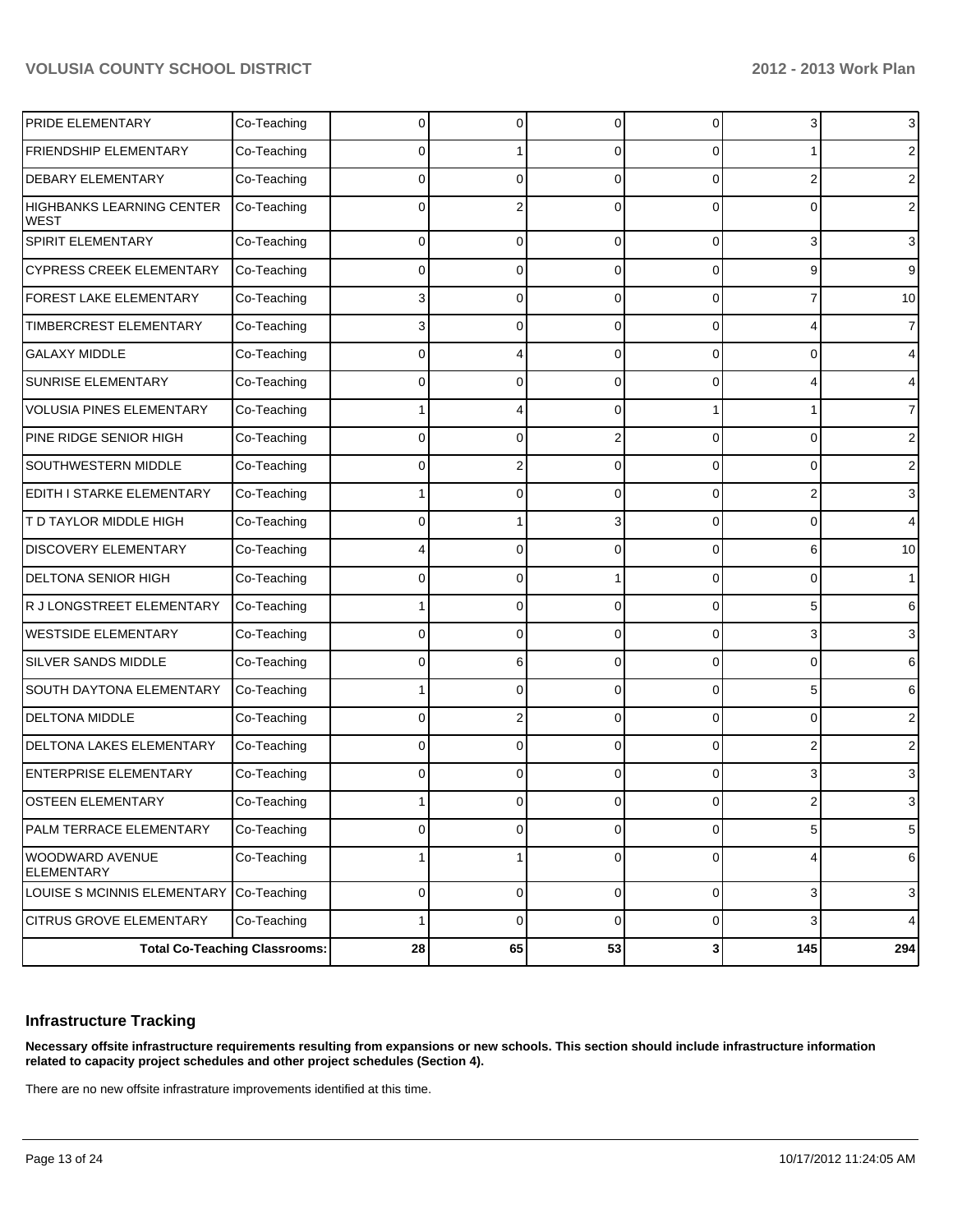**Proposed location of planned facilities, whether those locations are consistent with the comprehensive plans of all affected local governments, and recommendations for infrastructure and other improvements to land adjacent to existing facilities. Provisions of 1013.33(12), (13) and (14) and 1013.36 must be addressed for new facilities planned within the 1st three years of the plan (Section 5).**

There are no new planned facilities at this time.

**Consistent with Comp Plan?** No

#### **Net New Classrooms**

The number of classrooms, by grade level and type of construction, that were added during the last fiscal year.

|                                                                                                                                                         | List the net new classrooms added in the 2011 - 2012 fiscal year. |                                 |                                |                        | List the net new classrooms to be added in the 2012 - 2013 fiscal<br>Ivear. |                            |                                 |                        |
|---------------------------------------------------------------------------------------------------------------------------------------------------------|-------------------------------------------------------------------|---------------------------------|--------------------------------|------------------------|-----------------------------------------------------------------------------|----------------------------|---------------------------------|------------------------|
| "Classrooms" is defined as capacity carrying classrooms that are added to increase<br>capacity to enable the district to meet the Class Size Amendment. |                                                                   |                                 |                                |                        | Totals for fiscal year 2012 - 2013 should match totals in Section 15A.      |                            |                                 |                        |
| Location                                                                                                                                                | $2011 - 2012$ #<br>Permanent                                      | 2011 - 2012 #<br><b>Modular</b> | $2011 - 2012$ #<br>Relocatable | $2011 - 2012$<br>Total | $2012 - 2013 \#$<br>Permanent                                               | $2012 - 2013$ #<br>Modular | $2012 - 2013 \#$<br>Relocatable | $2012 - 2013$<br>Total |
| Elementary (PK-3)                                                                                                                                       |                                                                   |                                 |                                |                        |                                                                             |                            |                                 |                        |
| Middle (4-8)                                                                                                                                            |                                                                   |                                 |                                |                        |                                                                             |                            |                                 | 0                      |
| High (9-12)                                                                                                                                             |                                                                   |                                 |                                |                        |                                                                             |                            |                                 | 0                      |
|                                                                                                                                                         |                                                                   |                                 |                                |                        |                                                                             |                            |                                 | 0                      |

#### **Relocatable Student Stations**

Number of students that will be educated in relocatable units, by school, in the current year, and the projected number of students for each of the years in the workplan.

| <b>Site</b>                     | 2012 - 2013 | $2013 - 2014$ | $2014 - 2015$ | $2015 - 2016$ | 2016 - 2017    | 5 Year Average |
|---------------------------------|-------------|---------------|---------------|---------------|----------------|----------------|
| TOMOKA ELEMENTARY               | 372         | 198           | 154           | 88            | 88             | 180            |
| <b>CAMPBELL MIDDLE</b>          | 0           | 0             | 0             | $\Omega$      | $\Omega$       | $\overline{0}$ |
| PATHWAYS ELEMENTARY             | 0           | ŋ             | $\Omega$      | $\Omega$      | $\Omega$       | $\Omega$       |
| <b>PINE TRAIL ELEMENTARY</b>    | 132         | 110           | 110           | 88            | 44             | 97             |
| <b>CHISHOLM ELEMENTARY</b>      | 94          | 76            | 66            | 44            | $\Omega$       | 56             |
| <b>HERITAGE MIDDLE</b>          | 264         | 264           | 220           | 220           | 220            | 238            |
| <b>FREEDOM ELEMENTARY</b>       | 44          | 44            | 44            | 44            | 44             | 44             |
| <b>ICREEKSIDE MIDDLE</b>        | $\Omega$    | $\Omega$      | 0             | $\Omega$      | $\overline{0}$ | $\overline{0}$ |
| IREAD-PATTILLO ELEMENTARY       | 132         | 66            | 44            | 22            | $\overline{0}$ | 53             |
| RIVERVIEW LEARNING CENTER       | 0           | 0             | 0             | $\Omega$      | $\Omega$       | $\overline{0}$ |
| <b>SEABREEZE SENIOR HIGH</b>    | $\Omega$    | 0             | $\Omega$      | $\Omega$      | $\Omega$       | $\overline{0}$ |
| <b>TURIE T SMALL ELEMENTARY</b> | 286         | 220           | 198           | 198           | 198            | 220            |
| <b>SUGAR MILL ELEMENTARY</b>    | 198         | 132           | 110           | 110           | 88             | 128            |
| IOSCEOLA ELEMENTARY             | 106         | 88            | 88            | 66            | 44             | 78             |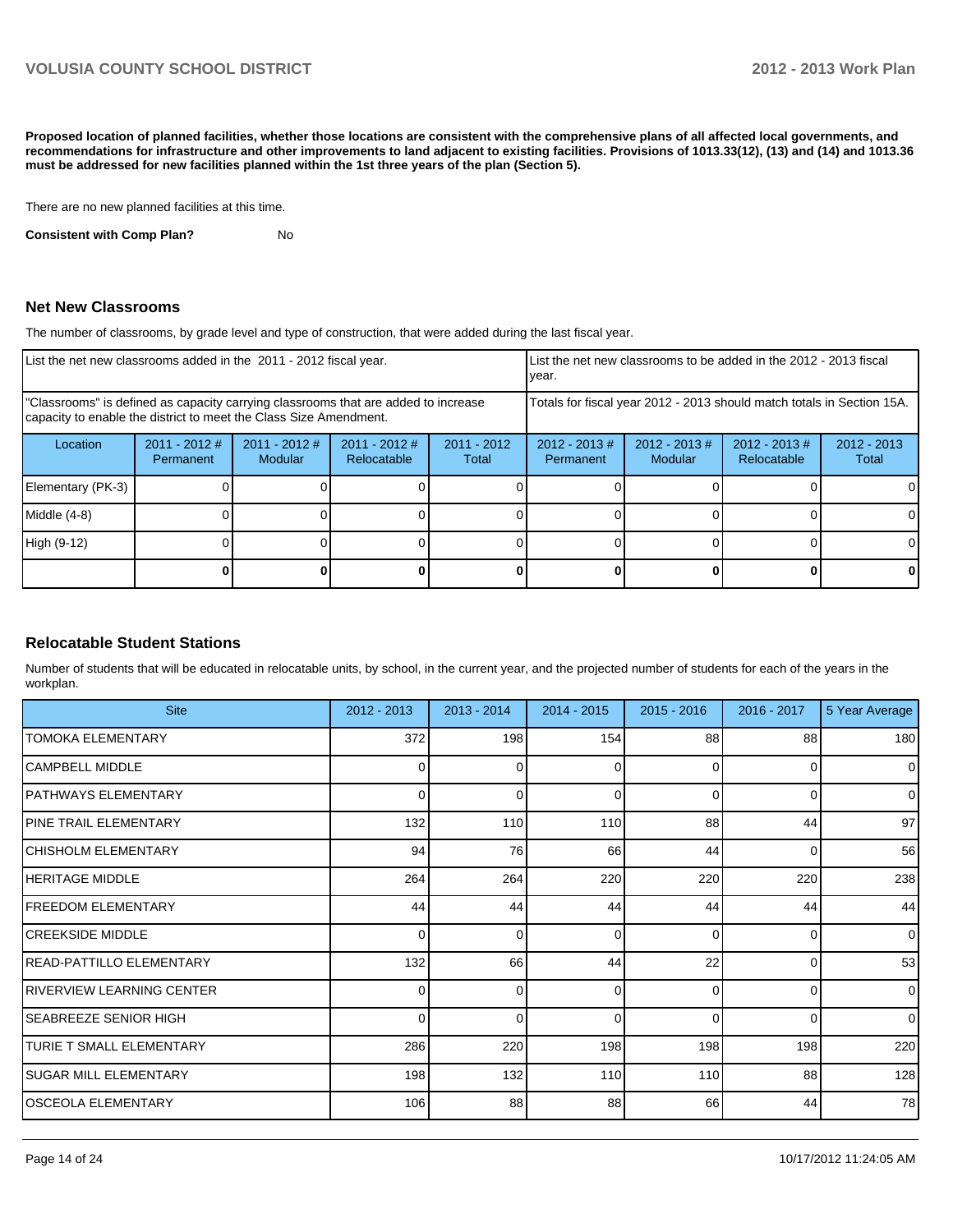| PIERSON ELEMENTARY                 | 506            | 506 | 462 | 396            | 396         | 453            |
|------------------------------------|----------------|-----|-----|----------------|-------------|----------------|
| PORT ORANGE ELEMENTARY             | 154            | 110 | 88  | 66             | 66          | 97             |
| <b>ATLANTIC SENIOR HIGH</b>        | 400            | 334 | 268 | 268            | 246         | 303            |
| SWEETWATER ELEMENTARY              | $\Omega$       | 0   | 0   | $\Omega$       | 0           | $\overline{0}$ |
| ORANGE CITY ELEMENTARY             | 266            | 230 | 230 | 208            | 208         | 228            |
| ORMOND BEACH MIDDLE                | 0              | 0   | 0   | $\Omega$       | 0           | $\overline{0}$ |
| <b>ORTONA ELEMENTARY</b>           | 54             | 10  | 10  | 10             | 10          | 19             |
| SPRUCE CREEK SENIOR HIGH           | 980            | 955 | 930 | 880            | 780         | 905            |
| <b>SPRUCE CREEK ELEMENTARY</b>     | 66             | 44  | 44  | 22             | 0           | 35             |
| <b>HORIZON ELEMENTARY</b>          | 132            | 88  | 44  | 22             | 22          | 62             |
| <b>GEORGE W MARKS ELEMENTARY</b>   | 110            | 88  | 88  | 44             | 22          | 70             |
| <b>INDIAN RIVER ELEMENTARY</b>     | 88             | 66  | 66  | 44             | 0           | 53             |
| <b>EDGEWATER PUBLIC ELEMENTARY</b> | 22             | 22  | 22  | 22             | 22          | 22             |
| <b>NEW SMYRNA BEACH MIDDLE</b>     | 472            | 406 | 340 | 340            | 340         | 380            |
| DAVID C. HINSON SR.                | $\Omega$       | 0   | 0   | $\Omega$       | 0           | $\mathbf 0$    |
| MANATEE COVE ELEMENTARY            | 176            | 176 | 154 | 132            | 110         | 150            |
| <b>BONNER ELEMENTARY</b>           | $\Omega$       | 0   | 0   | $\Omega$       | 0           | 0              |
| <b>BLUE LAKE ELEMENTARY</b>        | 132            | 88  | 44  | 0              | 0           | 53             |
| MAINLAND SENIOR HIGH               | 0              | 0   | 0   | $\Omega$       | 0           | $\mathbf 0$    |
| <b>RIVER SPRINGS MIDDLE SCHOOL</b> | 198            | 198 | 198 | 198            | 198         | 198            |
| UNIVERSITY HIGH SCHOOL             | 0              | 0   | 0   | $\Omega$       | 0           | 0              |
| NEW SMYRNA BEACH HIGH SCHOOL (NEW) | 0              | 0   | 0   | 0              | $\mathbf 0$ | $\overline{0}$ |
| <b>PRIDE ELEMENTARY</b>            | $\Omega$       | 0   | 0   | $\Omega$       | 0           | $\mathbf 0$    |
| <b>FRIENDSHIP ELEMENTARY</b>       | 128            | 110 | 110 | 88             | 110         | 109            |
| <b>DEBARY ELEMENTARY</b>           | 94             | 76  | 76  | 66             | 66          | 76             |
| HIGHBANKS LEARNING CENTER WEST     | $\overline{0}$ | 0   | 0   | $\overline{0}$ | 0           | $\overline{0}$ |
| SPIRIT ELEMENTARY                  | 220            | 220 | 110 | 110            | 110         | 154            |
| <b>CYPRESS CREEK ELEMENTARY</b>    | 0              | 0   | 0   | 0              | 0           | $\overline{0}$ |
| <b>FOREST LAKE ELEMENTARY</b>      | 0              | 0   | 0   | $\overline{0}$ | $\mathbf 0$ | $\overline{0}$ |
| TIMBERCREST ELEMENTARY             | 208            | 186 | 142 | 142            | 120         | 160            |
| <b>GALAXY MIDDLE</b>               | 396            | 286 | 244 | 198            | 198         | 264            |
| SUNRISE ELEMENTARY                 | 88             | 66  | 66  | 22             | 0           | 48             |
| <b>VOLUSIA PINES ELEMENTARY</b>    | 132            | 110 | 110 | 88             | 88          | 106            |
| PINE RIDGE SENIOR HIGH             | 400            | 325 | 300 | 300            | 275         | 320            |
| SOUTHWESTERN MIDDLE                | 330            | 286 | 0   | $\overline{0}$ | 0           | 123            |
| EDITH I STARKE ELEMENTARY          | 98             | 66  | 22  | 22             | 0           | 42             |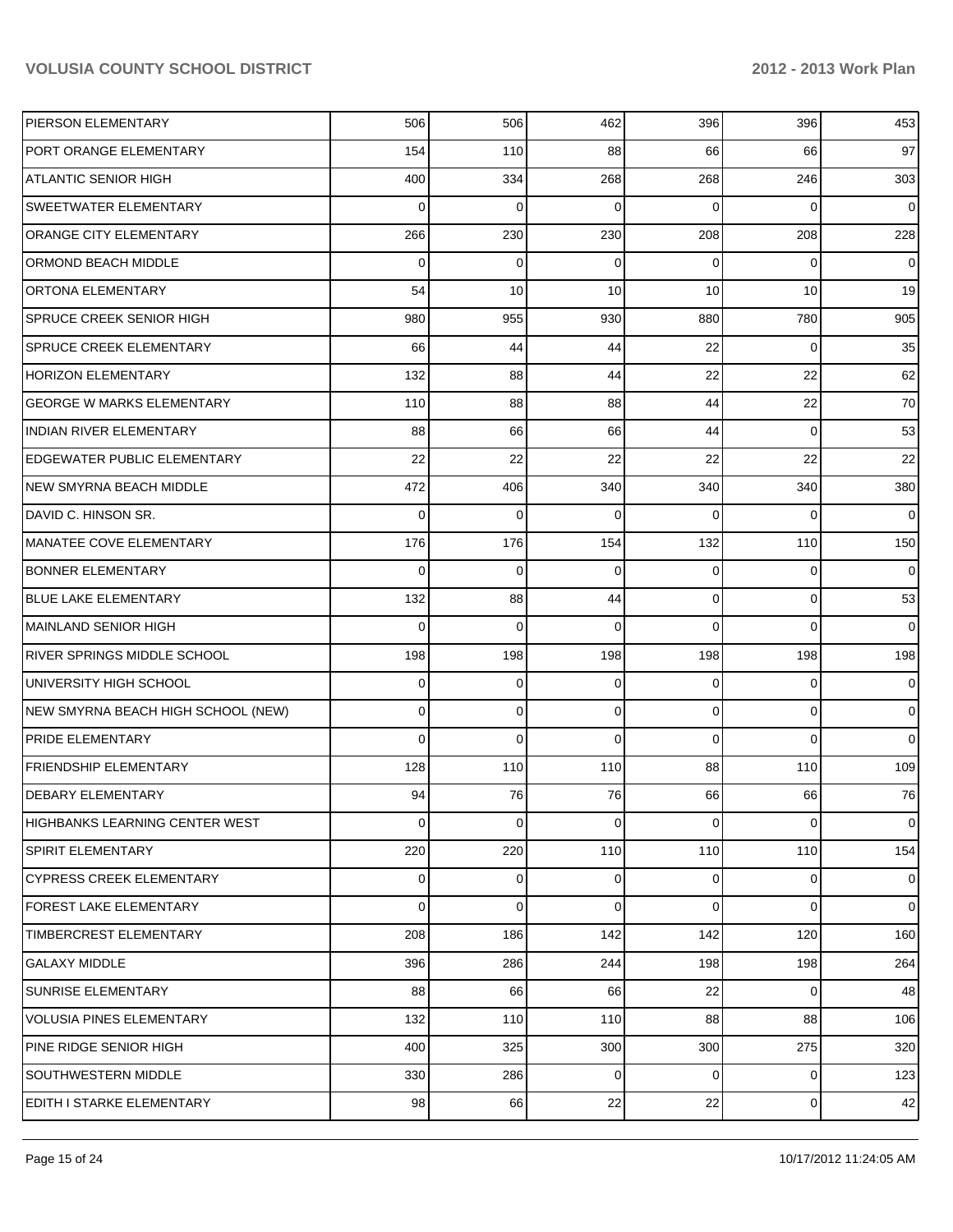| T D TAYLOR MIDDLE HIGH                            | 0        | $\mathbf 0$ | 0           | $\overline{0}$ | $\mathbf 0$ | $\mathsf{O}\xspace$ |
|---------------------------------------------------|----------|-------------|-------------|----------------|-------------|---------------------|
| DISCOVERY ELEMENTARY                              | 230      | 176         | 110         | 110            | 88          | 143                 |
| <b>DELTONA SENIOR HIGH</b>                        | 660      | 610         | 535         | 485            | 435         | 545                 |
| HOLLY HILL SCHOOL                                 | 154      | 88          | 88          | 22             | $\mathbf 0$ | 70                  |
| WALTER A HURST ELEMENTARY                         | 0        | $\mathbf 0$ | $\Omega$    | $\Omega$       | $\mathbf 0$ | $\mathbf 0$         |
| R J LONGSTREET ELEMENTARY                         | 44       | 44          | 22          | 22             | $\mathbf 0$ | 26                  |
| <b>WESTSIDE ELEMENTARY</b>                        | 172      | 154         | 132         | 66             | 22          | 109                 |
| SILVER SANDS MIDDLE                               | 308      | 198         | 110         | 110            | 66          | 158                 |
| SOUTH DAYTONA ELEMENTARY                          | $\Omega$ | $\mathbf 0$ | $\Omega$    | $\Omega$       | $\Omega$    | 0                   |
| <b>DELTONA MIDDLE</b>                             | 428      | 362         | 296         | 274            | 242         | 320                 |
| DELTONA LAKES ELEMENTARY                          | 84       | 66          | 44          | 22             | $\mathbf 0$ | 43                  |
| <b>ENTERPRISE ELEMENTARY</b>                      | 132      | 66          | 66          | 22             | $\mathbf 0$ | 57                  |
| <b>OSTEEN ELEMENTARY</b>                          | 0        | $\mathbf 0$ | 0           | 0              | $\mathbf 0$ | 0                   |
| PALM TERRACE ELEMENTARY                           | 198      | 132         | 66          | 44             | $\mathbf 0$ | 88                  |
| ORMOND BEACH ELEMENTARY                           | 132      | 110         | 66          | 66             | $\mathbf 0$ | 75                  |
| CORONADO BEACH ELEMENTARY                         | 44       | 44          | 44          | 22             | $\mathbf 0$ | 31                  |
| <b>DELAND SENIOR HIGH</b>                         | 592      | 517         | 392         | 342            | 267         | 422                 |
| WOODWARD AVENUE ELEMENTARY                        | 142      | 88          | 88          | 44             | $\Omega$    | 72                  |
| DELAND MIDDLE                                     | 366      | 323         | 257         | 191            | 125         | 252                 |
| LOUISE S MCINNIS ELEMENTARY                       | 216      | 198         | 198         | 132            | 110         | 171                 |
| HERBERT STREET CENTER                             | 0        | 0           | 0           | $\Omega$       | $\Omega$    | 0                   |
| <b>CHAMPION ELEMENTARY</b>                        | $\Omega$ | $\Omega$    | $\Omega$    | $\Omega$       | $\Omega$    | $\overline{0}$      |
| <b>CITRUS GROVE ELEMENTARY</b>                    | $\Omega$ | $\mathbf 0$ | $\mathbf 0$ | $\Omega$       | $\Omega$    | 0                   |
| <b>BICENTENNIAL PARK</b>                          | $\Omega$ | $\mathbf 0$ | $\Omega$    | $\Omega$       | $\mathbf 0$ | $\mathbf 0$         |
| Totals for VOLUSIA COUNTY SCHOOL DISTRICT         |          |             |             |                |             |                     |
| Total students in relocatables by year.           | 11,380   | 9,426       | 7,716       | 6,542          | 5,468       | 8,106               |
| Total number of COFTE students projected by year. | 57,394   | 56,832      | 56,092      | 55,394         | 54,527      | 56,048              |
| Percent in relocatables by year.                  | 20%      | 17%         | 14 %        | 12%            | 10%         | 14 %                |

# **Leased Facilities Tracking**

Exising leased facilities and plans for the acquisition of leased facilities, including the number of classrooms and student stations, as reported in the educational plant survey, that are planned in that location at the end of the five year workplan.

| Location                      | # of Leased<br>Classrooms 2012 -<br>2013 | <b>FISH Student</b><br><b>Stations</b> | Owner            | # of Leased<br>Classrooms 2016 -<br>2017 | <b>FISH Student</b><br>Stations |
|-------------------------------|------------------------------------------|----------------------------------------|------------------|------------------------------------------|---------------------------------|
| <b>ORANGE CITY ELEMENTARY</b> |                                          |                                        | 0 Mobile Modular |                                          |                                 |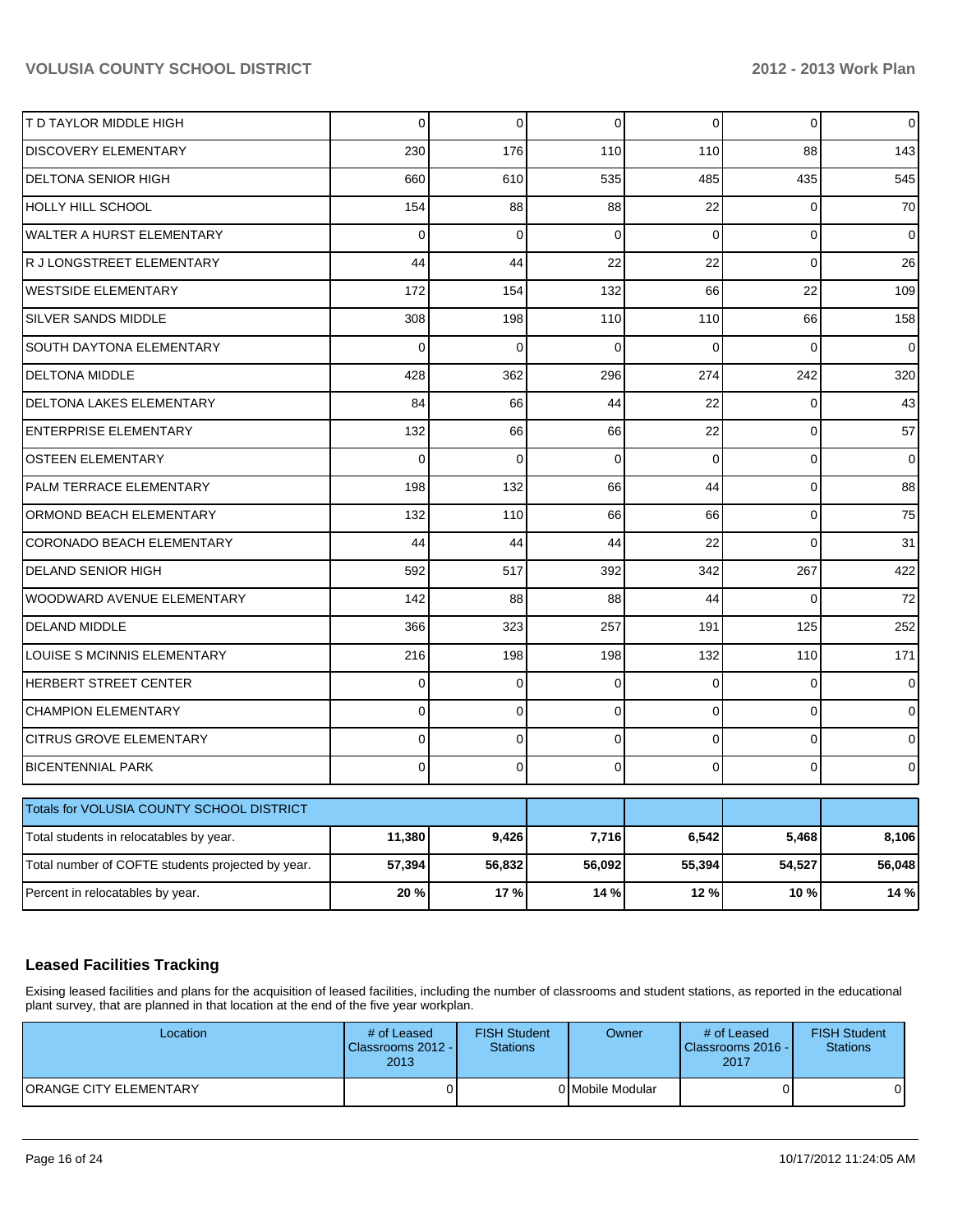| ORTONA ELEMENTARY                  | 1              |             | 22 WilliamsScotsman | $\overline{0}$ | $\overline{0}$ |
|------------------------------------|----------------|-------------|---------------------|----------------|----------------|
| <b>HORIZON ELEMENTARY</b>          | 0              |             | 0 Mobile Modular    | 0              | 01             |
| TIMBERCREST ELEMENTARY             | 0              |             | 0 WilliamsScotsman  | 0              | 0              |
| ORMOND BEACH ELEMENTARY            |                |             | 22 WilliamsScotsman | 0              | 01             |
| WOODWARD AVENUE ELEMENTARY         | $\Omega$       |             | 0 Mobile Modular    | 0              | 0              |
| LOUISE S MCINNIS ELEMENTARY        | 4              |             | 88 Mobile Modular   | 0              | 0              |
| ORMOND BEACH MIDDLE                | $\Omega$       |             | 0 Mobile Modular    | 0              | 0              |
| <b>BONNER ELEMENTARY</b>           | $\Omega$       |             |                     | 0              | 0              |
| <b>BLUE LAKE ELEMENTARY</b>        | $\Omega$       |             |                     | 0              | 0              |
| <b>TOMOKA ELEMENTARY</b>           | $\Omega$       | $\Omega$    |                     | 0              | 0              |
| <b>CAMPBELL MIDDLE</b>             | $\Omega$       | $\Omega$    |                     | 0              | 0              |
| <b>PATHWAYS ELEMENTARY</b>         | $\Omega$       | $\Omega$    |                     | 0              | 0              |
| PINE TRAIL ELEMENTARY              | $\Omega$       | $\Omega$    |                     | 0              | 0              |
| CHISHOLM ELEMENTARY                | $\Omega$       | $\Omega$    |                     | 0              | 0              |
| CORONADO BEACH ELEMENTARY          | 0              | $\Omega$    |                     | 0              | 0              |
| <b>DELAND SENIOR HIGH</b>          |                | 25          |                     | 0              | 0              |
| <b>DELAND MIDDLE</b>               | $\Omega$       | ∩           |                     | 0              | 0              |
| <b>DELTONA MIDDLE</b>              | $\Omega$       | $\Omega$    |                     | 0              | 0              |
| DELTONA LAKES ELEMENTARY           | $\Omega$       | 0           |                     | 0              | 0              |
| <b>ENTERPRISE ELEMENTARY</b>       | $\Omega$       | $\Omega$    |                     | 0              | 0              |
| OSTEEN ELEMENTARY                  | 0              | $\Omega$    |                     | 0              | 0              |
| PALM TERRACE ELEMENTARY            | $\Omega$       | $\Omega$    |                     | 0              | 0              |
| HOLLY HILL SCHOOL                  | $\Omega$       | 0           |                     | 0              | 0              |
| <b>WALTER A HURST ELEMENTARY</b>   | $\Omega$       | $\Omega$    |                     | $\Omega$       | 0              |
| R J LONGSTREET ELEMENTARY          | 0              |             |                     | 0              | 0              |
| <b>WESTSIDE ELEMENTARY</b>         | $\mathbf 0$    | $\mathbf 0$ |                     | 0              | $\overline{0}$ |
| <b>SILVER SANDS MIDDLE</b>         | 0              | $\Omega$    |                     | 0              | $\overline{0}$ |
| MAINLAND SENIOR HIGH               | 0              | $\Omega$    |                     | 0              | $\overline{0}$ |
| <b>GEORGE W MARKS ELEMENTARY</b>   | 0              | $\Omega$    |                     | 0              | $\overline{0}$ |
| <b>INDIAN RIVER ELEMENTARY</b>     | 0              | $\Omega$    |                     | 0              | $\overline{0}$ |
| <b>EDGEWATER PUBLIC ELEMENTARY</b> | 0              | $\Omega$    |                     | 0              | $\overline{0}$ |
| NEW SMYRNA BEACH MIDDLE            | 0              | $\Omega$    |                     | 0              | $\overline{0}$ |
| <b>SPRUCE CREEK SENIOR HIGH</b>    | 0              | $\Omega$    |                     | 0              | $\overline{0}$ |
| <b>SPRUCE CREEK ELEMENTARY</b>     | 0              | 0           |                     | 0              | $\overline{0}$ |
| <b>SUGAR MILL ELEMENTARY</b>       | 0              | $\Omega$    |                     | 0              | $\overline{0}$ |
| <b>OSCEOLA ELEMENTARY</b>          | $\overline{0}$ | $\mathbf 0$ |                     | 0              | $\circ$        |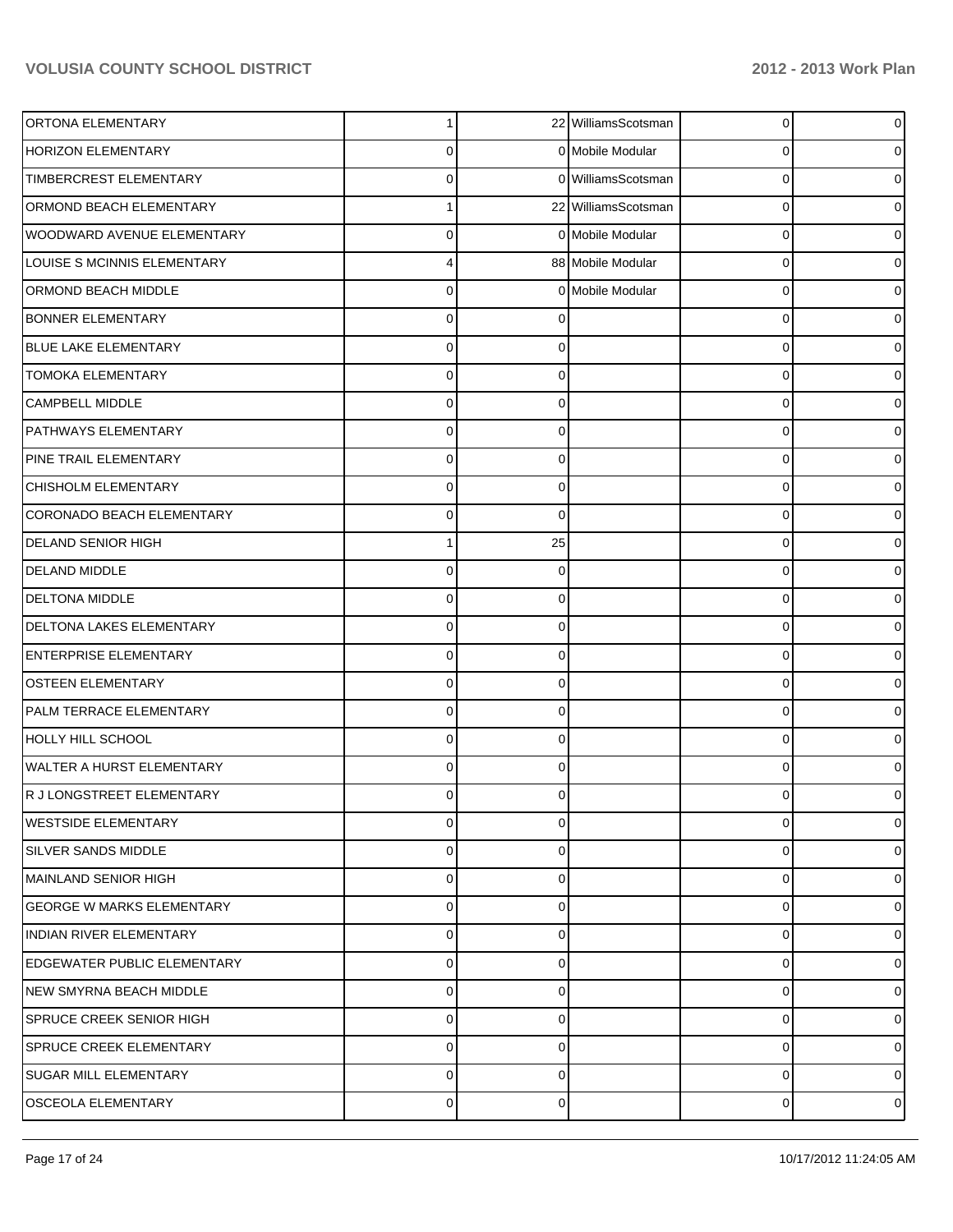| PIERSON ELEMENTARY                 | $\Omega$       | 0        | $\overline{0}$ |   |
|------------------------------------|----------------|----------|----------------|---|
| <b>PORT ORANGE ELEMENTARY</b>      | 0              |          | 0              |   |
| ATLANTIC SENIOR HIGH               | $\Omega$       | 0        | $\mathbf 0$    |   |
| <b>SWEETWATER ELEMENTARY</b>       | $\Omega$       | 0        | 0              |   |
| READ-PATTILLO ELEMENTARY           | $\Omega$       | ŋ        | 0              |   |
| <b>RIVERVIEW LEARNING CENTER</b>   | $\Omega$       | 0        | 0              |   |
| <b>SEABREEZE SENIOR HIGH</b>       | $\Omega$       | 0        | $\mathbf 0$    |   |
| TURIE T SMALL ELEMENTARY           | $\Omega$       | 0        | $\mathbf 0$    |   |
| <b>SOUTH DAYTONA ELEMENTARY</b>    | $\Omega$       | ŋ        | $\mathbf 0$    |   |
| <b>SOUTHWESTERN MIDDLE</b>         | $\Omega$       | 0        | 0              |   |
| EDITH I STARKE ELEMENTARY          | $\Omega$       |          | 0              |   |
| <b>T D TAYLOR MIDDLE HIGH</b>      | $\Omega$       | 0        | $\mathbf 0$    |   |
| <b>BICENTENNIAL PARK</b>           | $\Omega$       | 0        | $\mathbf 0$    |   |
| <b>DISCOVERY ELEMENTARY</b>        | $\Omega$       | 0        | $\mathbf 0$    |   |
| <b>DELTONA SENIOR HIGH</b>         | $\Omega$       |          | 0              |   |
| <b>GALAXY MIDDLE</b>               | $\Omega$       | 0        | 0              |   |
| SUNRISE ELEMENTARY                 | $\Omega$       | 0        | $\mathbf 0$    |   |
| <b>VOLUSIA PINES ELEMENTARY</b>    | 3 <sup>1</sup> | 66       | $\mathbf 0$    |   |
| PINE RIDGE SENIOR HIGH             | $\Omega$       |          | $\mathbf 0$    |   |
| <b>FOREST LAKE ELEMENTARY</b>      | $\Omega$       | 0        | 0              |   |
| <b>FRIENDSHIP ELEMENTARY</b>       | $\Omega$       |          | 0              |   |
| DEBARY ELEMENTARY                  | $\Omega$       | 0        | $\mathbf 0$    |   |
| <b>HERITAGE MIDDLE</b>             | $\Omega$       | ŋ        | $\overline{0}$ |   |
| <b>FREEDOM ELEMENTARY</b>          | $\Omega$       | 0        | 0              |   |
| <b>CREEKSIDE MIDDLE</b>            |                |          | O              |   |
| HIGHBANKS LEARNING CENTER WEST     | 0              | $\Omega$ | $\overline{0}$ | 0 |
| SPIRIT ELEMENTARY                  | 0              | 0        | 0              | 0 |
| DAVID C. HINSON SR.                | 0              | 0        | 0              | 0 |
| MANATEE COVE ELEMENTARY            | $\Omega$       | 0        | 0              | 0 |
| <b>CYPRESS CREEK ELEMENTARY</b>    | 0              | 0        | 0              | 0 |
| <b>RIVER SPRINGS MIDDLE SCHOOL</b> | 0              | 0        | 0              | 0 |
| UNIVERSITY HIGH SCHOOL             | 0              | 0        | 0              | 0 |
| NEW SMYRNA BEACH HIGH SCHOOL (NEW) | 0              | 0        | 0              | 0 |
| PRIDE ELEMENTARY                   | 0              | 0        | 0              | 0 |
| <b>HERBERT STREET CENTER</b>       | 0              | 0        | 0              | 0 |
| <b>CHAMPION ELEMENTARY</b>         | 0              | 0        | 0              | 0 |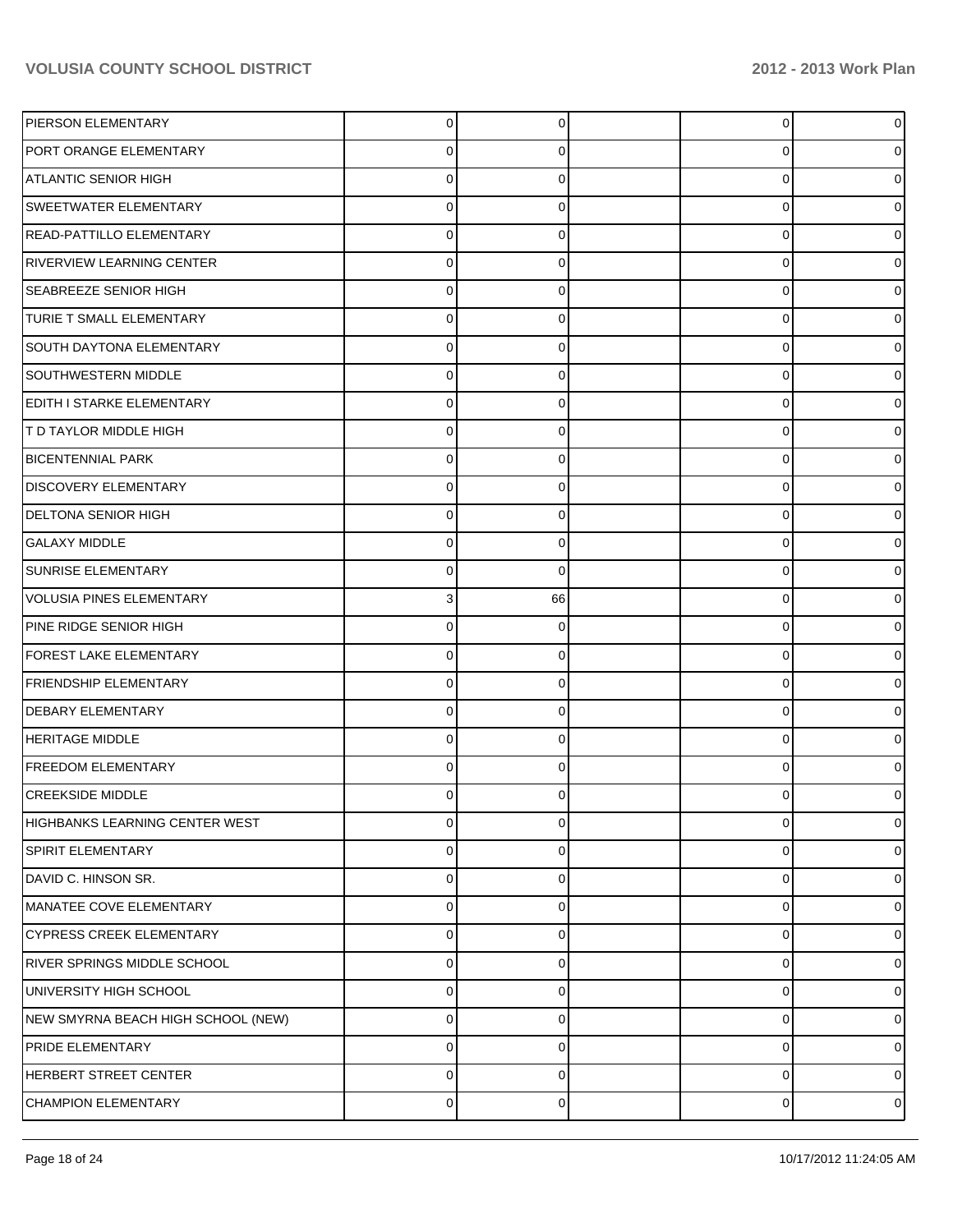| ELEMENTARY<br>$\overline{\phantom{0}}$<br>$\sim$<br>117∟ |    |                                             |  |  |
|----------------------------------------------------------|----|---------------------------------------------|--|--|
|                                                          | 10 | י כרב<br>223<br>and the control of the con- |  |  |

#### **Failed Standard Relocatable Tracking**

Relocatable units currently reported by school, from FISH, and the number of relocatable units identified as 'Failed Standards'.

Nothing reported for this section.

# **Planning**

#### **Class Size Reduction Planning**

**Plans approved by the school board that reduce the need for permanent student stations such as acceptable school capacity levels, redistricting, busing, year-round schools, charter schools, magnet schools, public-private partnerships, multitrack scheduling, grade level organization, block scheduling, or other alternatives.**

Various methods have been utilized in an attempt to meet the class size reduction requirement. The methods include but are not limited to redistricting, coteaching, and combination classes.

#### **School Closure Planning**

**Plans for the closure of any school, including plans for disposition of the facility or usage of facility space, and anticipated revenues.**

There is no plan for school closures at this time.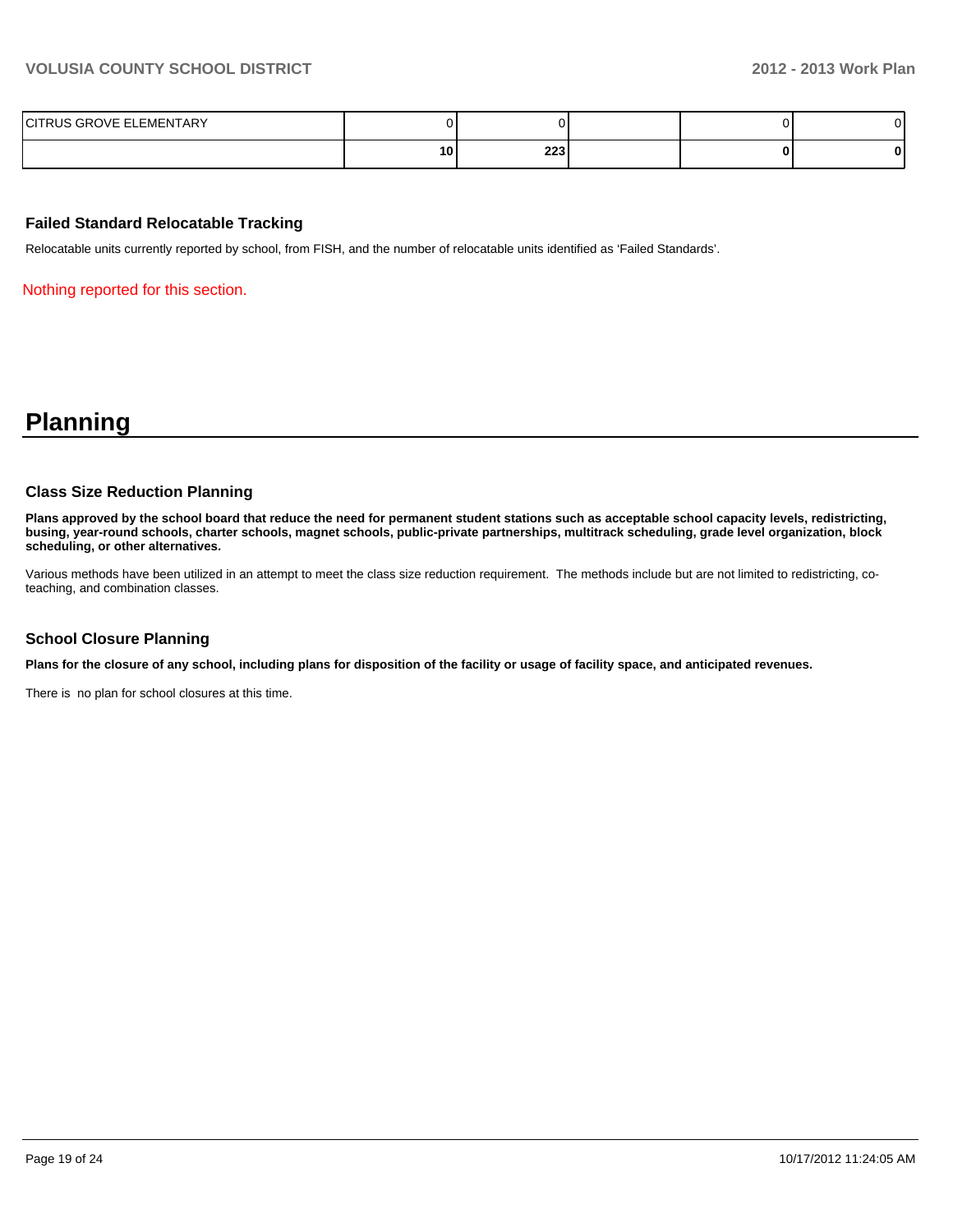Five Year Survey - Ten Year Capacity **10/17/2012** VOLUSIA COUNTY SCHOOL DISTRICT

**Schedule of capital outlay projects projected to ensure the availability of satisfactory student stations for the projected student enrollment in K - 12 programs for the future 5 years beyond the 5-year district facilities work program.**

No items meet the criteria.

Five Year Survey - Ten Year Infrastructure **10/17/2012** VOLUSIA COUNTY SCHOOL DISTRICT

**Proposed Location of Planned New, Remodeled, or New Additions to Facilities in 6 thru 10 out years (Section 28).**

None identified at this time.

**Plans for closure of any school, including plans for disposition of the facility or usage of facility space, and anticipated revenues in the 6 thru 10 out years (Section 29).**

None identified at this time.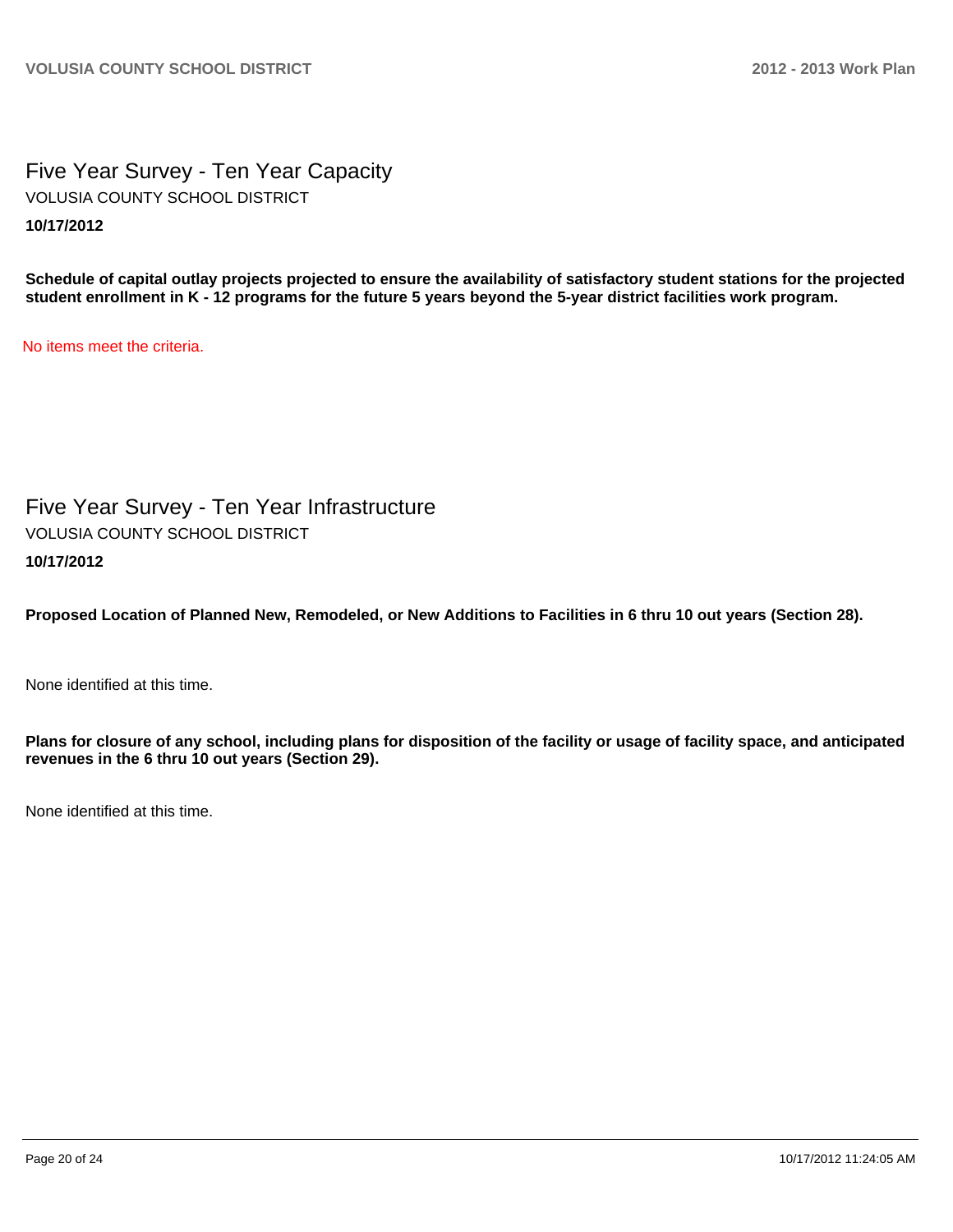# Five Year Survey - Ten Year Maintenance **10/17/2012** VOLUSIA COUNTY SCHOOL DISTRICT

**District projects and locations regarding the projected need for major renovation, repair, and maintenance projects within the district in years 6 - 10 beyond the projects plans detailed in the five years covered by the work plan.**

| Project     | <b>Projected Cost</b> |
|-------------|-----------------------|
| Systems     | \$27,135,435          |
| Life Safety | \$36,180,581          |
| Site        | \$9,045,145           |
| Roofing     | \$18,090,292          |
|             | \$90,451,453          |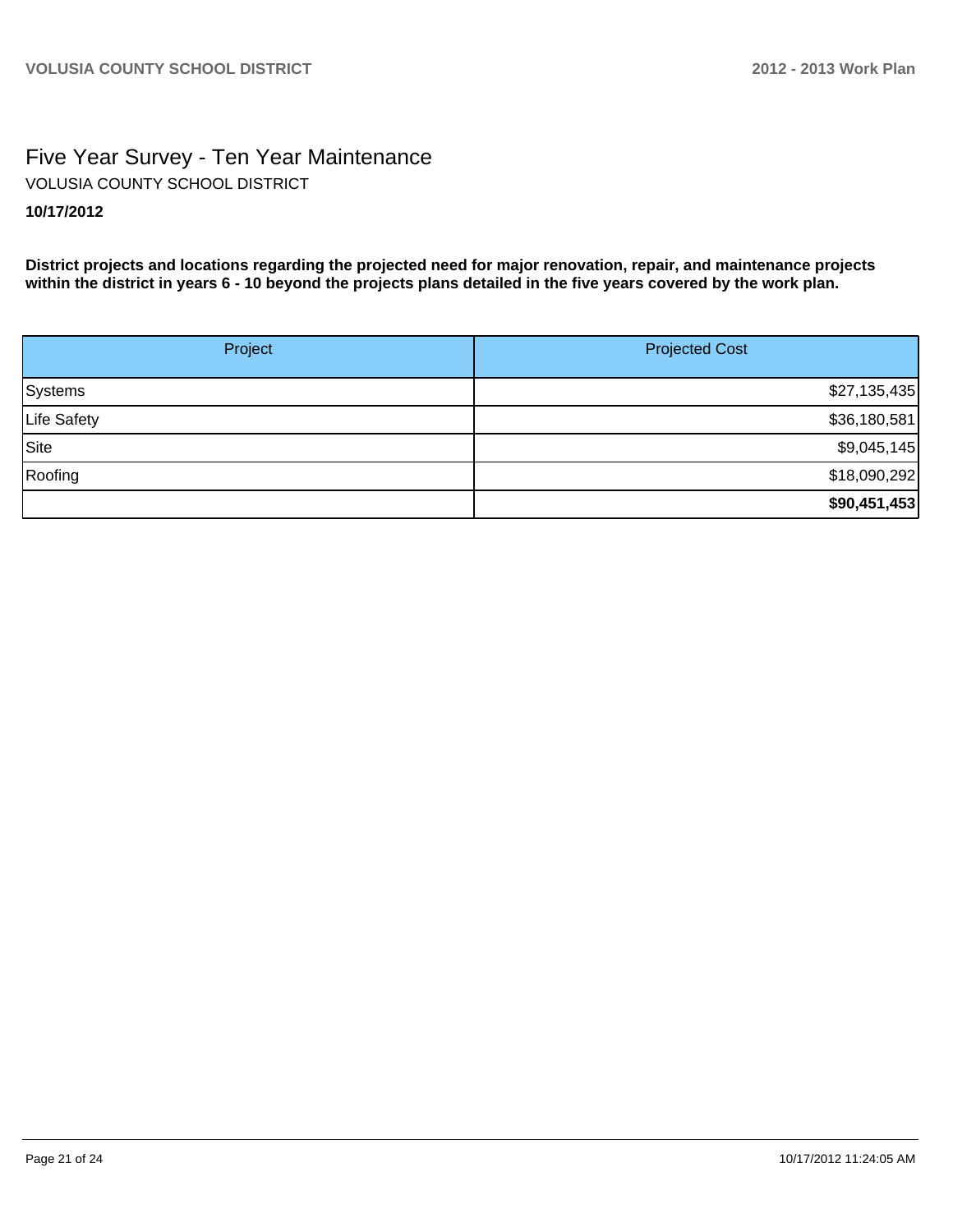# Five Year Survey - Ten Year Utilization **10/17/2012** VOLUSIA COUNTY SCHOOL DISTRICT

**Schedule of planned capital outlay projects identifying the standard grade groupings, capacities, and planned utilization rates of future educational facilities of the district for both permanent and relocatable facilities.**

| <b>Grade Level</b><br>Projections      | <b>FISH Student</b><br><b>Stations</b> | <b>Actual FISH</b><br>Capacity | Actual<br><b>COFTE</b> | Actual<br><b>Utilization</b> | <b>Actual new</b><br><b>Student</b><br>Capacity to be<br>added/remove | Projected<br><b>COFTE</b> | Projected<br><b>Utilization</b> |
|----------------------------------------|----------------------------------------|--------------------------------|------------------------|------------------------------|-----------------------------------------------------------------------|---------------------------|---------------------------------|
| Elementary -<br><b>District Totals</b> | 35,745                                 | 35,745                         | 27,027.43              | 75.61 %                      |                                                                       | 24,487                    | 68.50 %                         |
| Middle - District<br>Totals            | 23,393                                 | 21,047                         | 15,920.49              | 75.64 %                      |                                                                       | 12,132                    | 57.64 %                         |
| High - District<br>Totals              | 20,842                                 | 19,796                         | 15,138.69              | 76.47 %                      |                                                                       | 13,918                    | 70.31 %                         |
| Other - ESE, etc                       | 2,151                                  | 248                            | 125.00                 | 50.40 %                      |                                                                       | 200                       | 80.65 %                         |
|                                        | 82,131                                 | 76,836                         | 58,211.61              | 75.76 %                      |                                                                       | 50,737                    | 66.03 %                         |

**Combination schools are included with the middle schools for student stations, capacity, COFTE and utilization purposes because these facilities all have a 90% utilization factor. Use this space to explain or define the grade groupings for combination schools.**

The district has implemented one K-8 and one middle/high (6-12)grade configuration schools.

Five Year Survey - Twenty Year Capacity VOLUSIA COUNTY SCHOOL DISTRICT

**10/17/2012**

**Schedule of capital outlay projects projected to ensure the availability of satisfactory student stations for the projected student enrollment in K - 12 programs for the future 11 - 20 years beyond the 5-year district facilities work program.**

No items match the criteria.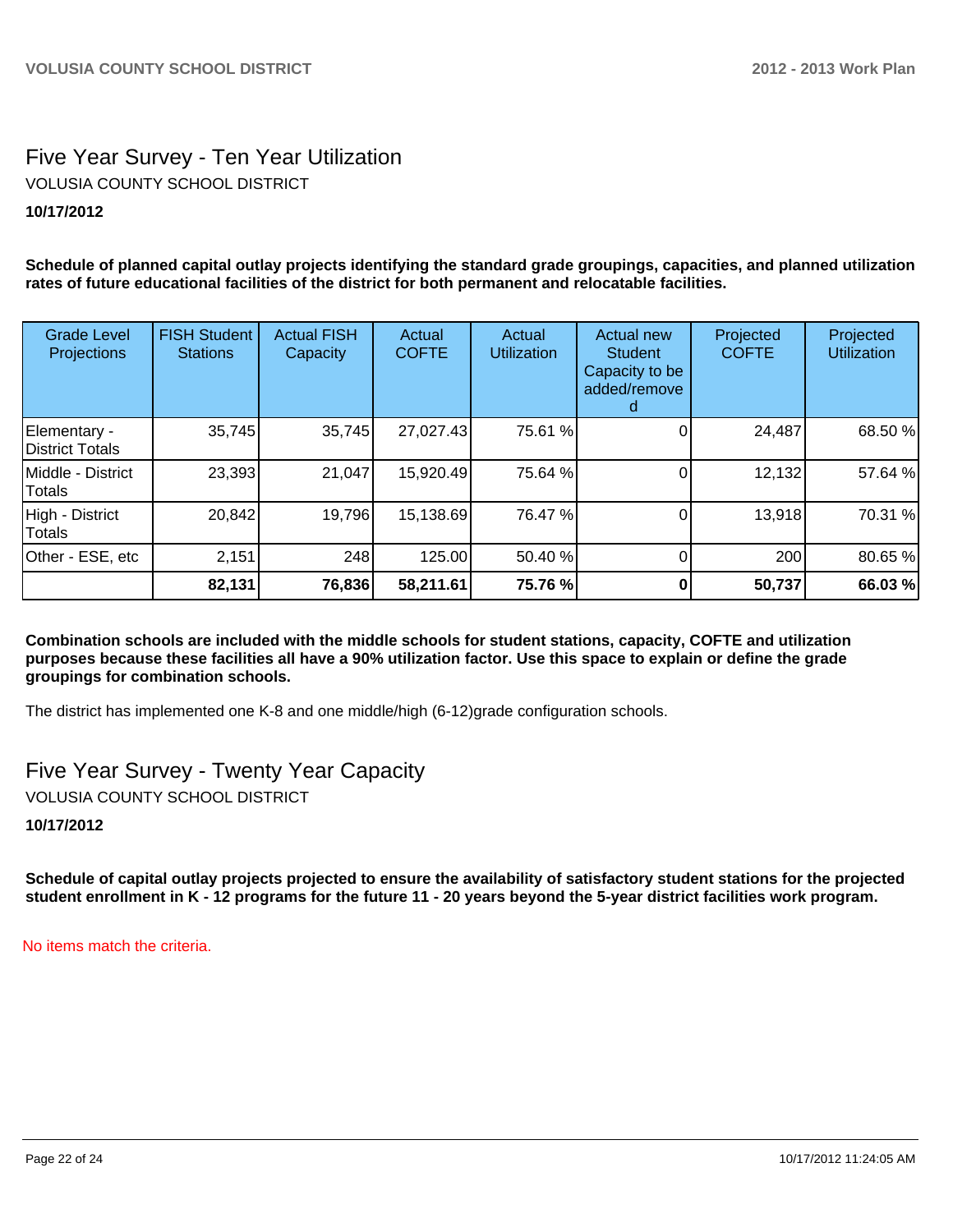# Five Year Survey - Twenty Year Infrastructure **10/17/2012** VOLUSIA COUNTY SCHOOL DISTRICT

**Proposed Location of Planned New, Remodeled, or New Additions to Facilities in the 11 through 20 out years (Section 28).**

None identified at this time.

**Plans for closure of any school, including plans for disposition of the facility or usage of facility space, and anticipated revenues in the 11 through 20 out years (Section 29).**

None identified at this time.

Five Year Survey - Twenty Year Maintenance VOLUSIA COUNTY SCHOOL DISTRICT

## **10/17/2012**

**District projects and locations regarding the projected need for major renovation, repair, and maintenance projects within the district in years 11 - 20 beyond the projects plans detailed in the five years covered by the work plan.**

| Project     | <b>Projected Cost</b> |
|-------------|-----------------------|
| Systems     | \$33,919,294          |
| Life Safety | \$45,225,726          |
| Site        | \$11,306,432          |
| Roofing     | \$22,612,862          |
|             | \$113,064,314         |